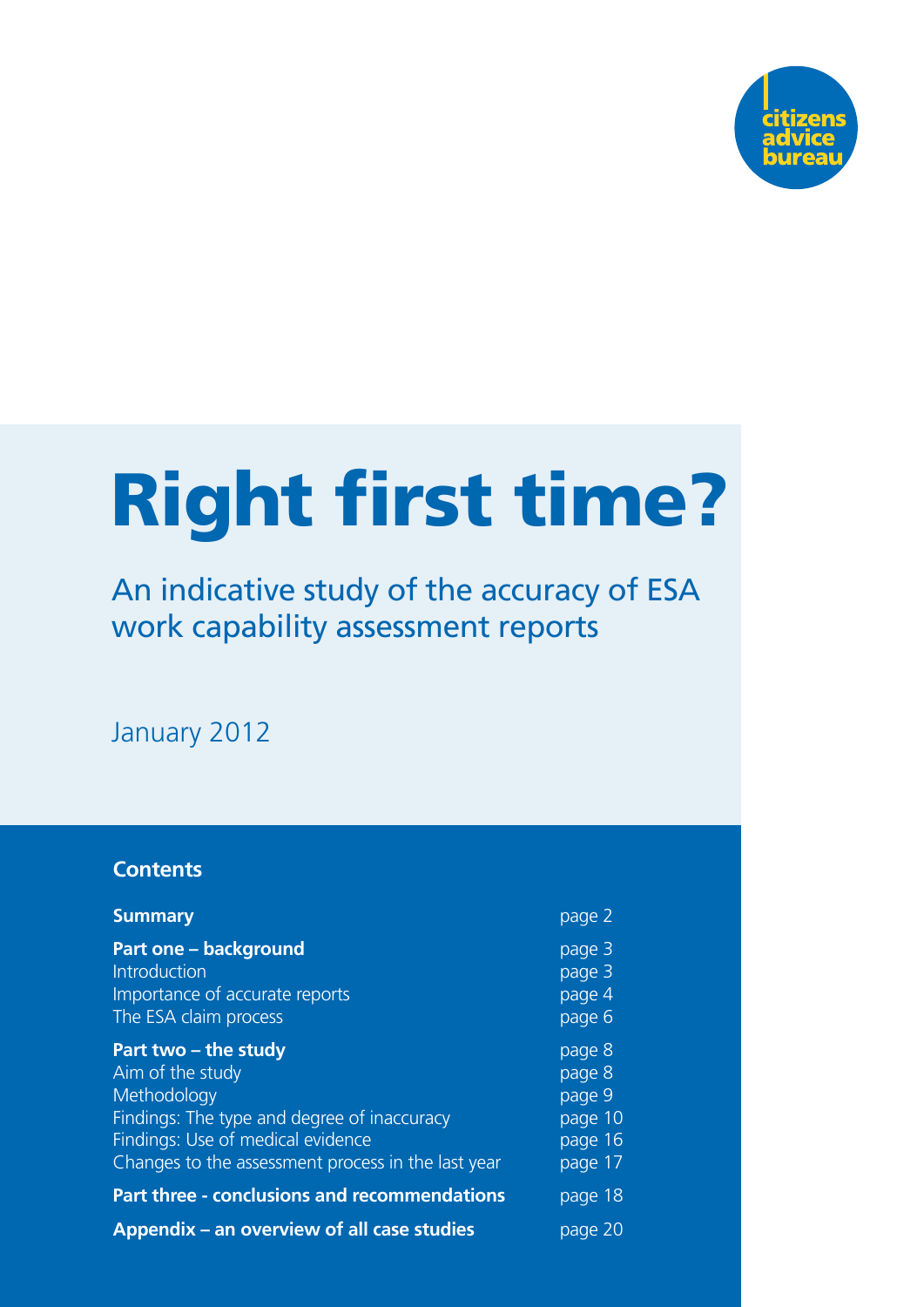# **Summary**

In order to claim benefits, most people who are too ill or disabled to work need to undergo a medical assessment. The report of the assessment is passed to a decision maker, who decides whether, and at what level, people will qualify for benefit.

Employment and support allowance (ESA) was introduced in October 2008, as a replacement for incapacity benefits and a new medical assessment, the work capability assessment (WCA), was introduced alongside it.

There are 6.9 million disabled people of working age in the UK. $<sup>1</sup>$  In the year to the end of May</sup> 2011, 662,000 people were in receipt of ESA, 1.8 million received incapacity benefits and 3.2 million people disability living allowance (DLA).

Citizens Advice has long had concerns about the nature of medical assessments for incapacity and disability benefits, and the quality of decisions based upon them. We have been monitoring the introduction of the WCA and the whole process for claiming ESA. By May 2011, Citizens Advice Bureaux in England and Wales had given advice on almost 350,000 enquiries about the new benefit, from making an initial claim for benefit to help with appealing decisions. The large number of enquiries reflects the level of anxiety that ESA is causing clients.

CAB advisers tell us that inaccurate medical assessment reports are creating huge difficulties for their clients as well as potentially undermining the Government's welfare reform programme. People with serious illnesses and disabilities, who could not reasonably be expected to seek work, are found 'fit for work'. Others, who, with considerable support, could undertake some work, are denied benefit and, with it, the support it offers to prepare for returning to work. Many of these people are too ill to sign on for jobseekers' allowance (JSA) – they are left with no money to live on and are unable to seek work.

It is not just CAB evidence that indicates that there

are problems with the accuracy of the assessments. In a system that was working well, we might expect appeals to concern marginal cases where points awarded were not quite sufficient to meet the criteria. However, of the appeals heard by February 2011, 39 per cent were overturned in favour of the claimant. Of these, 60 per cent had originally been awarded no points at  $all.<sup>2</sup>$ 

It is crucial that WCA reports provide an accurate account of the medical assessment. Not only does the report impact directly on awards for ESA, it is also increasingly used to determine entitlement to DLA, a non-means tested benefit that helps disabled people meet the additional costs of their disability. In the future, the content of the assessment report, and the awarding of ESA, will become ever more significant. It is proposed that the award of ESA will become the main route to disability-related support within universal credit, and the report itself will play a greater role in deciding entitlement to the personal independent payment.

With this in mind, we have undertaken a detailed analysis of the accuracy of WCA reports. We examined, in-depth, reports collected from clients applying for ESA across the country, identified before they attended their initial WCAs. We asked each participant to request a copy of their WCA report from the Department for Work and Pensions (DWP), following their medical assessment. A total of 80 reports were provided by clients – this report describes analysis of 37 of these reports, all of which came from clients verified as having agreed to take part before they had had their assessment.<sup>3</sup>

Our analysis indicates that the level of accuracy in reports is worryingly low. This is true even where ESA has been awarded. Sixteen of the 37 in-depth reports reveal a serious level of inaccuracy, 10 a medium level of inaccuracy – enough to have a detrimental effect on an award of DLA, and 11 had a low (or no) level of inaccuracy.

This report calls on the DWP to undertake, with some urgency, regular, independent monitoring of

 <sup>1.</sup> http://www.dlf.org.uk/content/key-facts

 <sup>2.</sup> HC Deb, 28 June 2011, c662W

 <sup>3.</sup> Ony 37 were analysed as we were confident that they were recruited before they had their WCA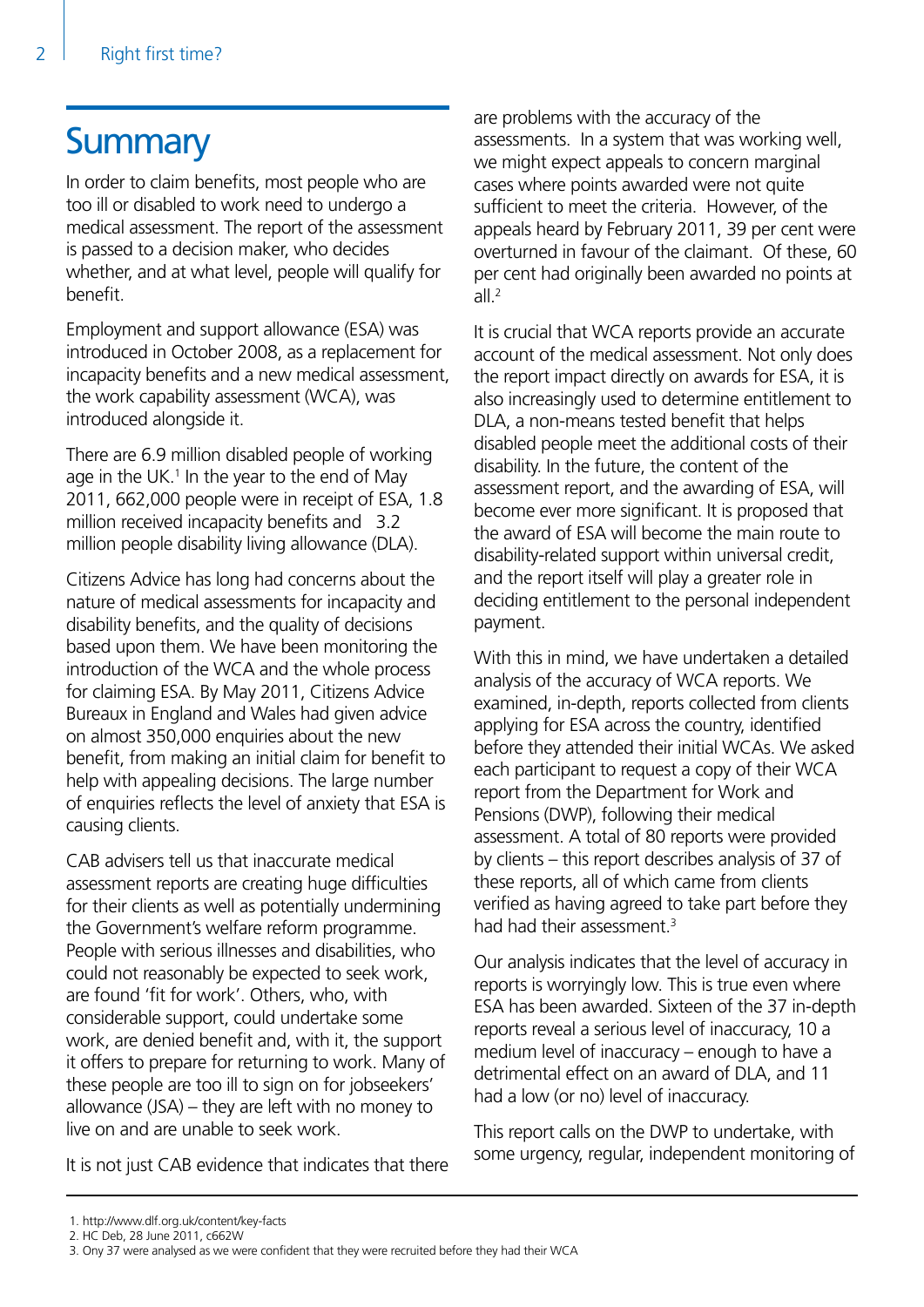the accuracy of WCA reports, to ensure that people who are too ill or disabled to work, either in the short- or long-term, are properly supported by the benefit system.

# Part one - background

# Introduction

In 2010/11, Citizens Advice Bureaux in England and Wales saw 2.1 million clients and helped them to resolve 7.1 million problems. Benefits and tax credits, and debt, are the two biggest areas of advice, and account for almost two thirds of issues advised on. Bureaux handled over two million benefits and tax credit issues. From its introduction in October 2008 to May 2011, Citizens Advice Bureaux in England and Wales have given advice on almost 350,000 enquiries about ESA. In 2010/11, bureaux gave advice on 202,449 problems on ESA, a 37 per cent increase on the previous year, and an indication of the increasing concern that the benefit is causing to bureaux clients. Between April and September 2011, more than 19 per cent of ESA enquiries to bureaux were about appeals.

ESA was introduced in October 2008 to replace the existing incapacity benefit (IB) for new claimants. It aims to provide increased help – through work-related activity – to ill or disabled people who may, with support, be able to move off benefit and into work. It also provides a slightly higher level of financial support to people assessed as being too ill or disabled for it to be reasonable for them to seek work. The 'work related activity' component is paid at £94.35 per week and the 'support' component at £99.85. At the end of May 2011, 662,000 people were receiving ESA.4

Citizens Advice has been monitoring the impact of the new benefit. *Limited capability*, our report published in November 2009, covered the administration of the benefit, and *Not working*, published in March 2010, looked at the

assessment process – the WCA. This, our third report on ESA, looks specifically at the accuracy of WCA reports.

We, and other organisations, have been concerned for many years about the quality and accuracy of medical assessments for disability benefits. We receive numerous client reports of rushed assessments, assumptions being made without exploration, inaccurate recording and poor recognition of mental health problems. The descriptors on which the assessment is made have become much tougher, meaning that people have to be considerably 'more disabled' to qualify for ESA than they would have had to be to receive incapacity benefit. As a result, the accuracy of WCA reports has been brought into sharper focus.

To be found not capable of work (either initially or at appeal), a claimant must score a total of 15 points at a medical assessment conducted as part of the claims process for ESA. It would be expected that, where an assessment process was working properly, appeals would largely concern marginal cases – those that had been awarded just less than the required 15 points.

Yet, data for appeals heard up to February 2011, found that 60 per cent of decisions overturned at appeal involved cases in which claimants were initially awarded no points at all in their WCA.<sup>5</sup>

Of the claims made between October 2008 and February 2010, 335,900 were found fit for work at their initial assessment. 122,500 (36 per cent) appealed and had them heard by February 2011. In 48,000 (39 per cent) of these appeals, the original decision was overturned in favour of the claimant<sup>6</sup>

Of these 48,000 successful appeals, 40,100 (83 per cent) were by people awarded six points or fewer at their initial WCA. Twenty nine thousand (60 per cent) had originally been awarded no points.7 The following chart shows the percentage of cases overturned at tribunal, divided according to the number of points awarded at initial assessment:

5. HC Deb 28 June 2011, c662w

7. HC Deb, 28 June 2011, c662W

<sup>4.</sup> http://statistics.dwp.gov.uk/asd/asd1/stats\_summary/stats\_summary\_nov11.pdf

<sup>6.</sup> http://statistics.dwp.gov.uk/asd/workingage/esa\_wca/index.php?page=esa\_wca\_arc (April 2011)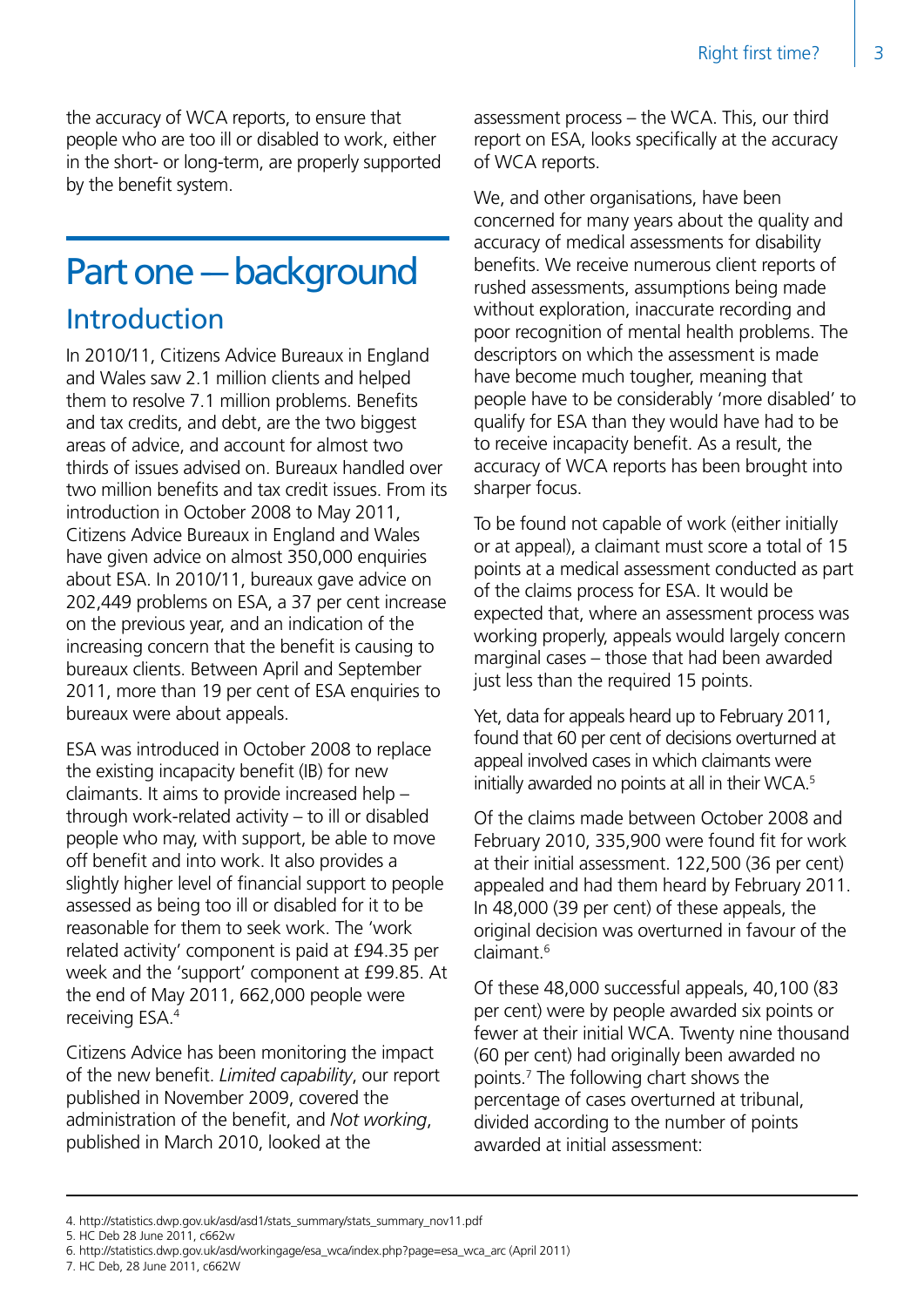#### **Points awarded at initial assessment of those who subsequently won at tribunal**

(Of claims received between October 2008 and February 2010)



Source: HC Deb, 28 June 2011, c662W

That 83 per cent of claimants, who were successful at appeal, were re-assessed from an initial assessment of six points or fewer to a score of 15 indicates that these are not a few borderline cases where initial assessments need modest adjustments by a few points. **These are cases where something was seriously wrong with the assessment.**

The need for an evaluation of the accuracy of WCA reports is continually reinforced in evidence from Citizens Advice Bureaux:

A client of a bureau in the North East won her appeal tribunal after a very short hearing. The judge of the tribunal produced – without request – a statement of reasons for his decision, which included the following comment: "The report is misleading, superficial and shallow. It is not fit for purpose. …It is inexcusable that the Secretary of State should seek to justify this report as a basis for making a decision. Sadly there are too many reports of this standard."

Some changes have been made to the assessment process during the course of this study, following the report of the first year of the Harrington Review<sup>8</sup>, and bureaux do report improvements in the reconsideration process by the DWP. Indeed, several of the cases in our study were reconsidered and the decisions changed. Some changes are currently being trialled, which may improve the accuracy of reports; their success will depend on how they are implemented. 6 points or fewer

> We discuss these changes later in the report, together with recommendations from year two of the Harrington Review, published in November 2011.9 However, we remain concerned about the limited nature of the recommendations, and the slow pace of implementing change.

### Importance of accurate reports

It is crucial that WCA reports provide an accurate account of the assessment. The content of the report, and the awarding of ESA, will become ever more significant as it will be the main route to disability-related support within universal credit. The report itself will play a greater role in defining eligibility for the Personal Independence Payment (PIP - the replacement for DLA in the Welfare Reform Bill). The DWP is also considering the potential use of the report by Work Programme providers.

#### **Increased impact of inaccurate reports**

Bureaux advisers have, for many years, reported the problems caused by inaccurate medical assessments for disability benefits. In the past, however, people with serious health conditions were exempted from the face-to-face assessment, so they were not at risk of being found fit for work from a poorly conducted assessment. Decisions were based on written applications and evidence.

The level of impairment required to be found eligible for sickness and incapacity benefits has steadily increased, so there is now much less room for error in the assessment.

<sup>8.</sup> Harrington Prof M (2010) *Independent Review of the Work Capability Assessment – year one*

<sup>9.</sup> Harrington Prof M (2011) *An Independent Review of the Work Capability Assessment – year two*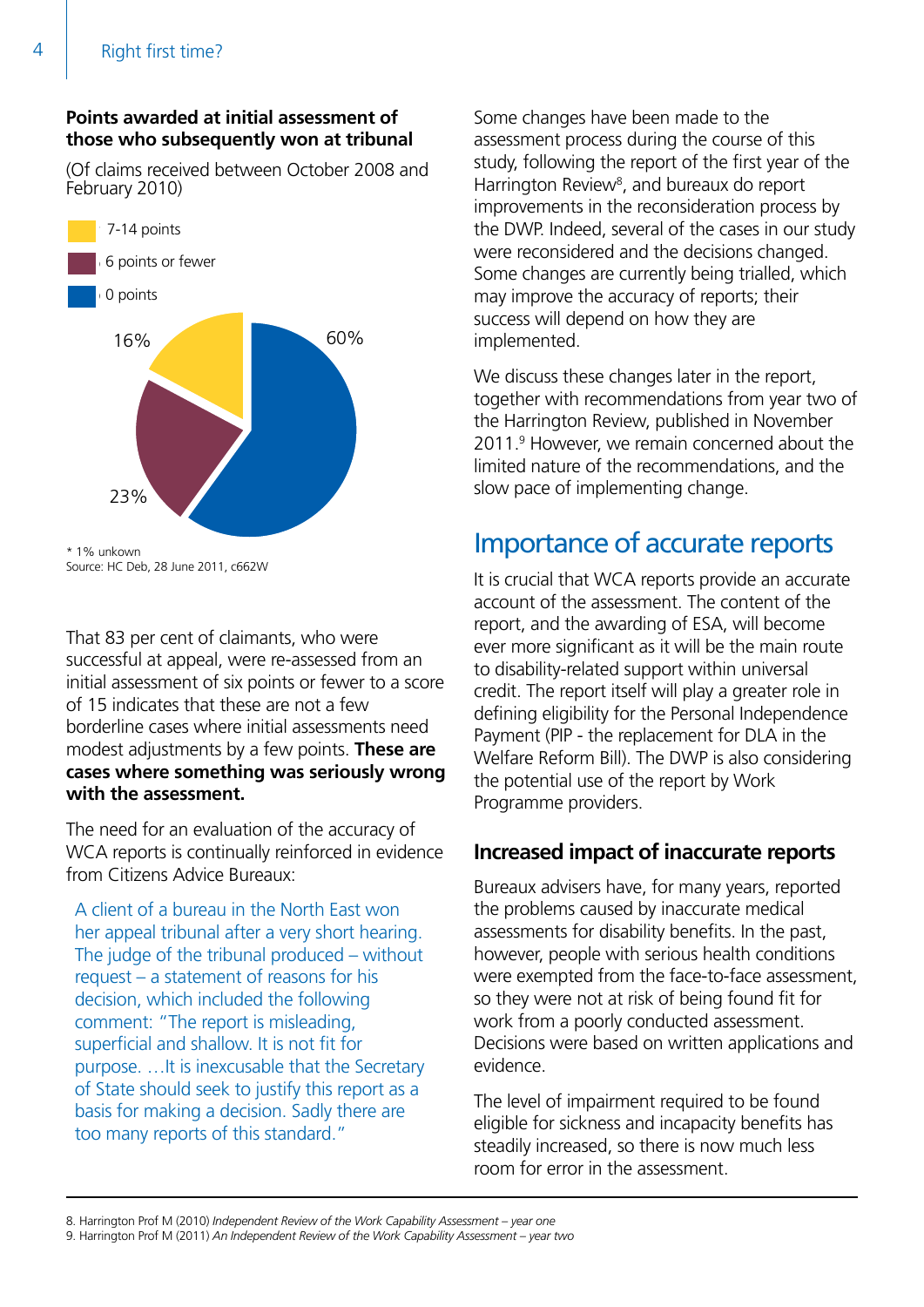| <b>Personal Capability</b><br><b>Assessment (incapacity</b><br>benefits)                                                                                                                                                                                         | Pre-April 2011 WCA                                                                                                                                                                 | <b>New regulations (post-April</b><br>2011)                                                                                                                                                                                                |
|------------------------------------------------------------------------------------------------------------------------------------------------------------------------------------------------------------------------------------------------------------------|------------------------------------------------------------------------------------------------------------------------------------------------------------------------------------|--------------------------------------------------------------------------------------------------------------------------------------------------------------------------------------------------------------------------------------------|
| Someone with emphysema and<br>heart disease may well have<br>been exempt from the PCA.<br>Certainly would have qualified<br>for IB if they had difficulty<br>walking more than 200 metres,<br>standing for longer than 20<br>minutes and, sometimes,<br>bending. | Under the pre-April 2011 WCA,<br>they would have qualified if<br>they could not walk more than<br>100 metres, stand for no<br>longer than 30 minutes or if<br>they could not bend. | The bending descriptor has<br>been removed and the standing<br>and sitting descriptor now<br>applies only to people who can<br>neither sit nor stand. Such a<br>client would only qualify if they<br>could walk no more than 50<br>metres. |

For a client to be awarded ESA, the assessment process (the WCA) requires a higher level of impairment than the former personal capability assessment (PCA) – the process for assessing entitlement to incapacity benefit. New regulations for the WCA introduced in April 2011 have made the qualifying level of sickness or disability even higher – as the table above illustrates in relation to a person with emphysema and heart disease.

A decision by a health care professional between whether someone can walk 100 metres or no more than 50 metres is a fine judgement to make, and a small error is more likely to lead to an incorrect decision.

#### **Impact on decisions about disability living allowance and personal independence payments**

WCA reports are increasingly being used to decide whether someone is entitled to DLA. This benefit is intended to recognise the additional costs of disability, rather than compensating for an income lost through not being in work. It is paid at several different levels depending on need, the care component ranges from £19.55 to £73.60 per week and the mobility component from £19.55 to £51.40.

The walking descriptor is particularly important, as the claimant's capacity to walk may have no effect on their ESA award (as they may meet the criteria on other grounds) but frequently leads to refusal of the higher rate of the mobility component of DLA. Face-to-face assessments and medical reports, similar to the WCA, are planned for the personal independence payment. Evidence such as the following is common in bureaux:

A client had a life threatening condition (anorexia nervosa), and had recently been in hospital for six months. He had been sectioned under the Mental Health Act. He was attending the hospital weekly for therapy, monitoring and supervision. He also suffered with obsessive-compulsive disorder, linked to the anorexia, and had a body mass index of 14, which is in the severe range for anorexia nervosa. He was turned down for ESA scoring nil points and put in an appeal. The adviser at the bureau remarked that the report was "poor and unfactual" and his claim for DLA was also turned down on the basis of the report. He has won his ESA appeal and is awaiting the outcome of his DLA appeal.

Another client was awarded ESA after an assessment. He had a number of conditions including prostate cancer, renal failure, type two diabetes and a large umbilical hernia. He needed a lot of help with care needs and had difficulty moving around, even indoors. He applied for DLA but was refused. When he appealed, he discovered that the reason he was refused was the report from his WCA.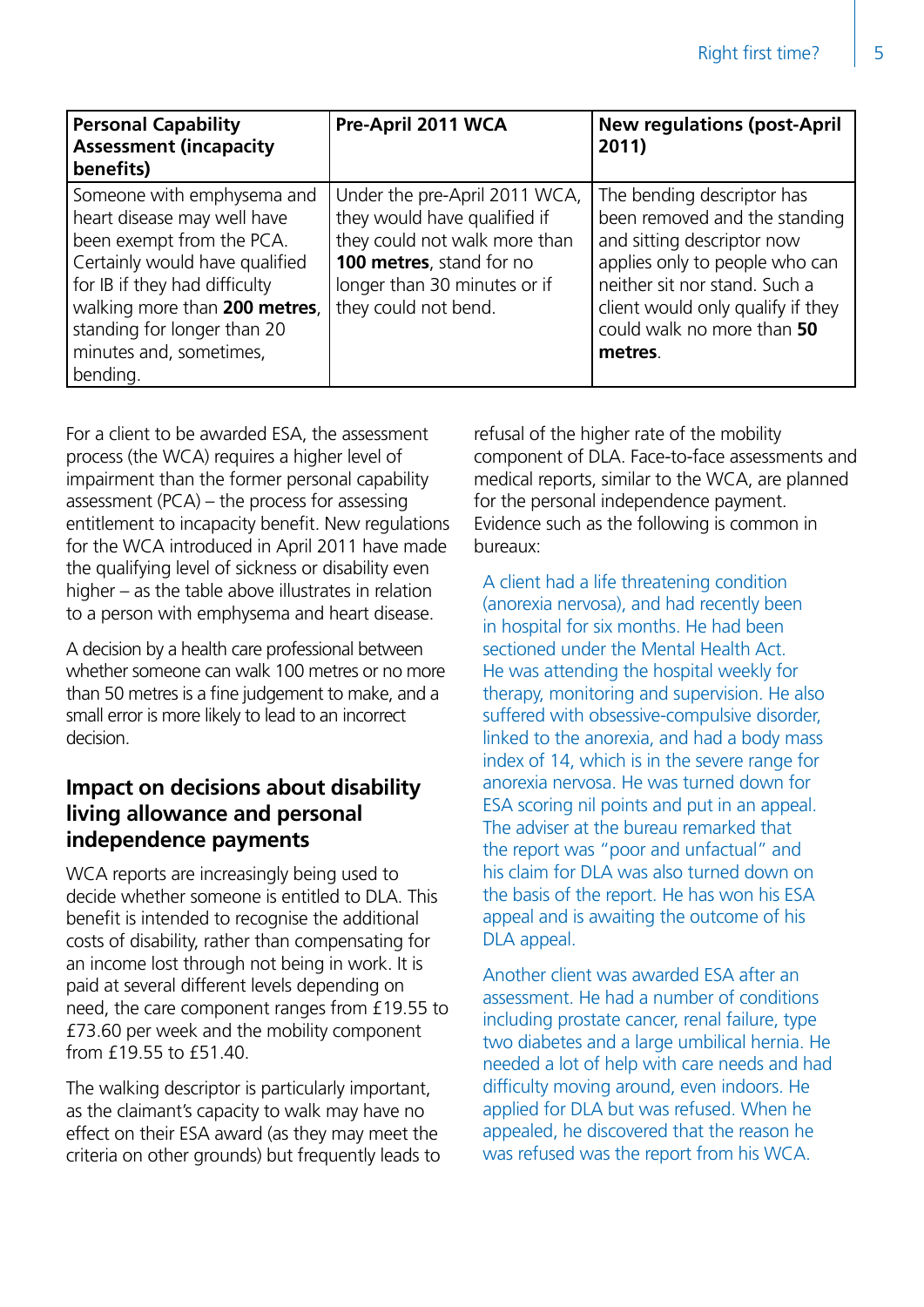He had qualified for ESA on the basis of descriptors other than walking, but the report had concluded, to his surprise, that he had been assessed as being able to walk more than 200 metres. This was not an accurate assessment of his mobility and if he had been able to walk 200 metres, he would not qualify for the mobility component of DLA.

#### **Possible use of the assessment by Work Programme providers**

The DWP is currently considering whether some of the information from the WCA report could be shared with Work Programme providers, to assist them in assessing individuals' barriers to work. This will only be valuable if the information is accurate. If, for example, a claimant has both a mental health condition and a physical impairment, but the health care professional only awards points for the physical impairment, the Work Programme provider is then unlikely to assess the client's barriers to work correctly.

# The ESA claim process

When someone applies for ESA, they send a 'fit note' to the DWP from their GP stating the reasons why they are unable to work. Over the subsequent 13 weeks, the person is assessed by the DWP to decide whether they are entitled to ESA and which group they should be in. There are three potential outcomes from the assessment. They can be:

- allocated to the ESA support group
- allocated to the ESA work related activity group (WRAG)
- found fit for work and not entitled to ESA.

The assessment is carried out by a health care professional (usually a doctor or nurse) employed by Atos Healthcare, and the decision to award  $ESA - and at what level - is made by a DWP$ decision maker.

#### **The work capability assessment**

The WCA is the functional assessment used in most

cases to decide whether someone is entitled to receive ESA and at what level. There are a few exceptional circumstances in which someone can be placed in the support group without the need for a WCA (such as if someone has less than six months to live, or if it would be dangerous to their health to be found fit for work-related activity).

In the WCA scheme, there are 17 descriptors each relating to a different type of functioning. Each descriptor scores different points, depending on the level of an individual's impairment. In order to be placed in the WRAG, a person needs to score at least 15 points. For example, the first descriptor looks at how far someone can mobilise (walk, move on crutches or self-propel a wheelchair): if the person can't mobilise more than 50 metres, they would score 15 points and so be placed in the WRAG on the basis of that descriptor alone. If they can't mobilise more than 100 metres, they would score nine points, so would need points from another descriptor to be awarded ESA.

For allocation to the support group, there is a separate set of descriptors denoting a more severe level of impairment, but with no gradation of levels. To be allocated to the support group, a person has to qualify for at least one of these descriptors. For example, if someone can't mobilise more than 30 metres, they would be placed in the support group. People are not, however, allocated to the support group if they have a number of different impairments below the prescribed level for the support group, even though the combined effect may have a greater impact on their life than a single impairment at the severe level.

### **The role of Atos Healthcare**

The ESA WCAs are conducted by health care professionals employed by Atos Healthcare, a private company contracted to carry out the assessments on behalf of the DWP.10 Atos is also involved in the assessment process for other DWP sickness and disability benefits, incapacity benefit (IB), disability living allowance (DLA) and industrial injuries disablement benefit (IIDB).<sup>11</sup>

<sup>10.</sup> Atos Healthcare is a business division of Atos 11. HC Deb, 21 Jun 2011, c187w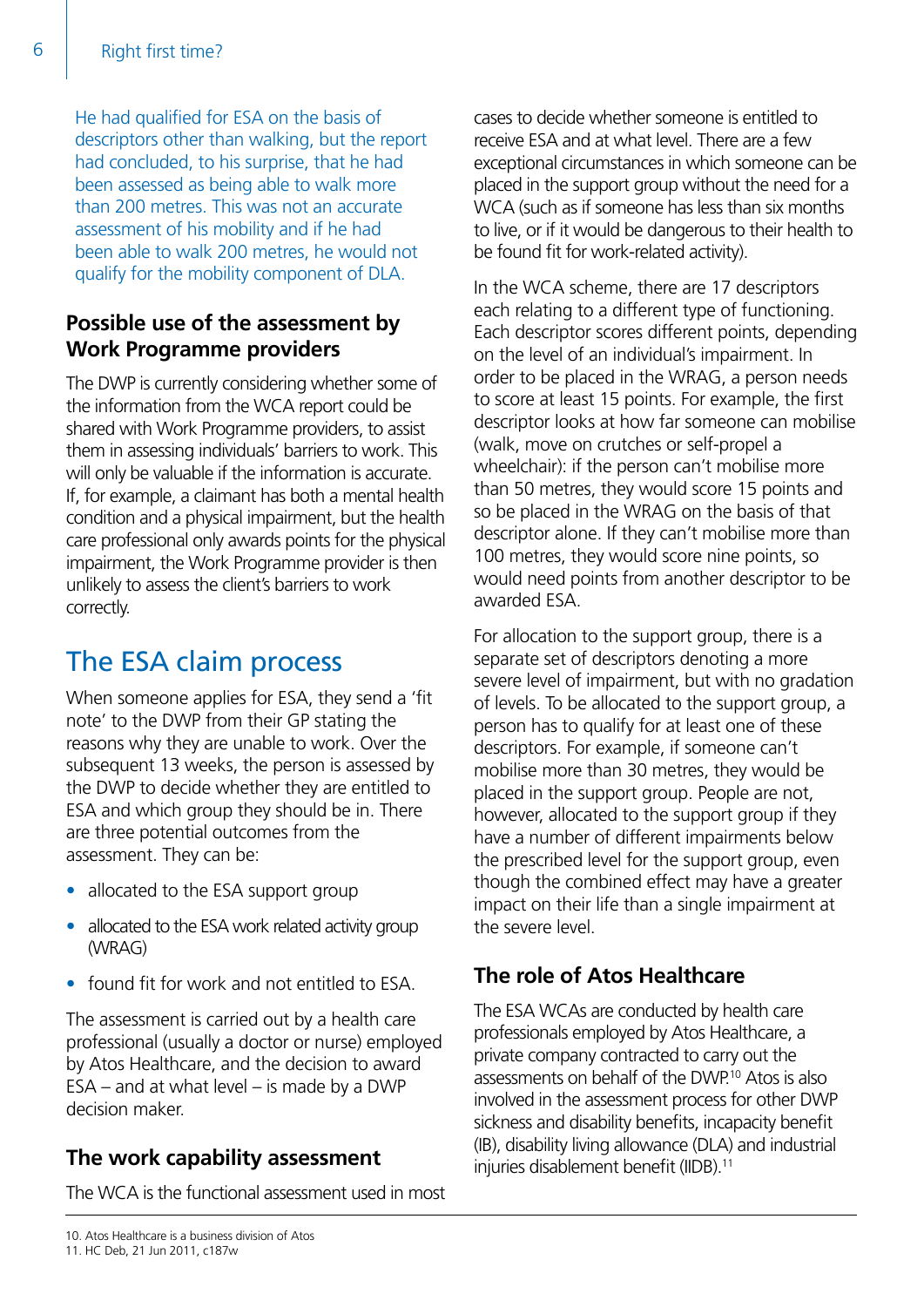The current Medical Services agreement between Atos and the DWP started in September 2005 and was extended at the end of 2010 to run until August 2015.12 The amount that the DWP pays to Atos to carry out contracted services is driven by the volume of assessments, and the total cost to the Department for all benefit streams covered under the contract amounts to approximately £100 million per annum.13 The DWP estimates that over the lifetime of the contract, Atos will have been paid about £1 billion.<sup>14</sup> Details of how much Atos is paid for each medical assessment is "commercially sensitive" and therefore not publicly available.15 However, it would appear to be in taxpayers' interest if unnecessary face-toface assessments were avoided and if the number of appeals against inaccurate WCA reports were reduced.

Atos employees must be registered as health care professionals with the General Medical Council (GMC) or the Nursing and Midwifery Council, and must comply with the respective body's codes of conduct and confidentiality. To carry out an assessment on behalf of the DWP, the health care professional must be approved by the Secretary of State, which involves initial and ongoing training and ensuring that they meet the required standards.<sup>16</sup>

The contract includes quality indicators, which are used to measure the performance of health care professionals. These include management information, customer satisfaction surveys and complaint feedback. Healthcare professionals are subject to quality audits, conducted by Atos medical auditors, which are in turn monitored by doctors working for the chief medical adviser to the DWP.17 It is not known if Atos' remuneration is affected if it appears that a report that they produced is inaccurate, for example following an appeal. It is not therefore clear if there are any financial incentives for quality and accuracy.

The Independent Case Examiner investigates complaints about Atos relating to administrative issues, such as a breach of confidentiality. The

GMC would, ultimately, handle serious complaints about the conduct of individual Atos health care professionals, when the complaint is about a doctor.18 Where the complaint is about a nurse, the Nursing and Midwifery Council would ultimately handle the complaint. We understand that a number of individual complaints, about doctors employed as health care professionals by Atos, have been made to the GMC which are being investigated. In response to a letter to the *British Medical Journal*, the GMC has made clear that "The first duty of all doctors is 'to make the care of your patient your first concern'" and that includes "doctors when they are assessing benefits claimants on behalf of Atos".19

**In view of the many concerns that have been raised over the years, about the quality of the assessments and the detrimental effects to claimants' health and well-being if they are wrongly assessed, we believe that there should be independent quality assurance of contractors carrying out assessments on behalf of the DWP.**

**We also recommend that the DWP considers, if they do not already do so, imposing financial penalties on Atos for every inaccurate report they produce.**

#### **The claims process**

Most claimants will be sent a form, the ESA50, which asks for details of how their condition or impairment affects their functioning.

Further medical evidence may be sought at any time from any claimant's own doctor (using the form ESA113), but we understand that it is most commonly collected only in cases where an Atos doctor decides that the claimant could potentially be placed in the support group without a face-toface assessment. Only about eight per cent of ESA claims involved the use of an ESA113 form, from October 2008 until January 2010 (the latest figures available).20 In these cases, once the evidence is received, the Atos health care

14. HC Deb, 17 Jun 2011, c1027w

<sup>12.</sup> HC Deb, 2 Dec 2010, c955w

<sup>13.</sup> HC Deb, 21 Jun 2011, C186w, This includes medical assessment, medical advice, IT support infrastructure and maintenance of facilities

<sup>15.</sup> HC Deb, 18 Oct 2010, c461w

<sup>16.</sup> http://www.dwp.gov.uk/healthcare-professional/guidance/atos-healthcare/

<sup>17.</sup> HC Deb, 2 Nov, 2010, c784w

<sup>18.</sup> HC Deb, 8 Nov 2010, c178w

<sup>19.</sup> http://www.bmj.com/content/342/bmj.d1155.full/reply#bmj\_el\_251102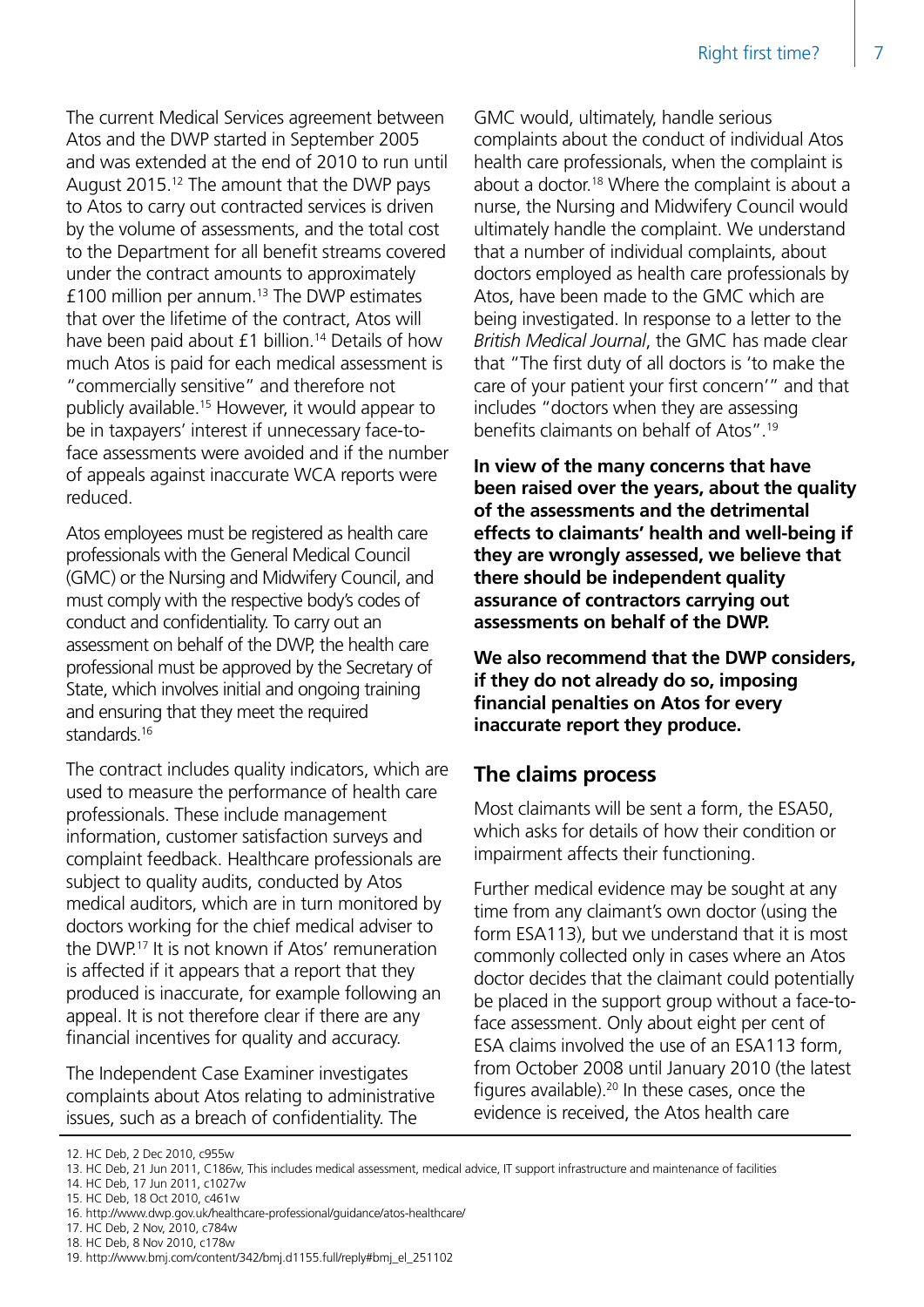professional decides whether to recommend to the DWP decision maker that the person is placed in the support group (or occasionally the WRAG) without the need for a face-to-face assessment.

The large majority of new claimants, however, are asked to attend a face-to-face assessment. Claimants can send medical evidence with their ESA50 but it is not automatically collected by the DWP. In many cases, NHS doctors will charge an average of £30 (we have evidence of consultants charging £200 an hour) for medical evidence and few people on low incomes can afford to pay this much out of an income of £67.50 ESA (assessment phase rate) per week.

Almost 1.8 million existing IB claimants are being reassessed and migrated over to ESA. It is likely that a greater proportion of these people will be placed in the support group, without the need for a face-to-face assessment, than 'new' ESA claimants, but the majority will still have to attend an assessment.

Clients are sent a letter with appointment details and the telephone number of a helpline to ring if they are unable to attend on the date given. At the face-to-face assessment, the health care professional will take an account of the client's typical day and a short history of their medical condition, which will be entered into the computer as the claimant talks. The health care professional may also conduct a short medical examination. On the basis of his/her observations and the information the claimant has given, the health care professional will then decide on the claimant's level of functioning for each of the descriptors. This information will be entered into the computer after the claimant has left the room.

### **The assessment report (ESA85)**

The first page of the report gives details of who carried out the assessment, where and how long it took. The health care professional records the duration of the assessment by pressing a computer button to indicate when the claimant enters the room, and pressing a further button when the claimant leaves the room. The time when the health care professional sends the report to the decision maker is also recorded electronically.

The next section is an account of the interview with the claimant, and should record what the claimant tells the health care professional about the history of their condition or impairment, and how it affects their day-to-day life, including variations. This part is completed by the health care professional on the computer as s/he asks the questions, and should not include any judgement by the health care professional on the accuracy of the claimant's account, as there is an opportunity for comment later.

The next part of the report (completed immediately after the claimant has left the room) requires the health care professional to make a judgement based on what the claimant has said, their own observations and any other evidence they may have, as to the level of functionality for each of the 17 descriptors. The computer automatically recalls relevant information from the claimant from the previous section. The health care professional can select from this information and can also add any observations s/ he has made to justify the level of functionality chosen. If the health care professional disagrees with a level of functionality indicated by the claimant's information, this is the opportunity to give reasons for disagreeing, for example by stating that the history given by the claimant is not consistent with the condition or with the health care professional's own observations.

The ESA85 is then sent electronically to the DWP decision maker.

# Part two – the study Aim of the study

CAB advisers frequently report a very significant level of inaccuracy in many of the Atos medical reports they see in ESA appeal papers. We have repeatedly raised this with the DWP and with Atos. The response from both has been that there are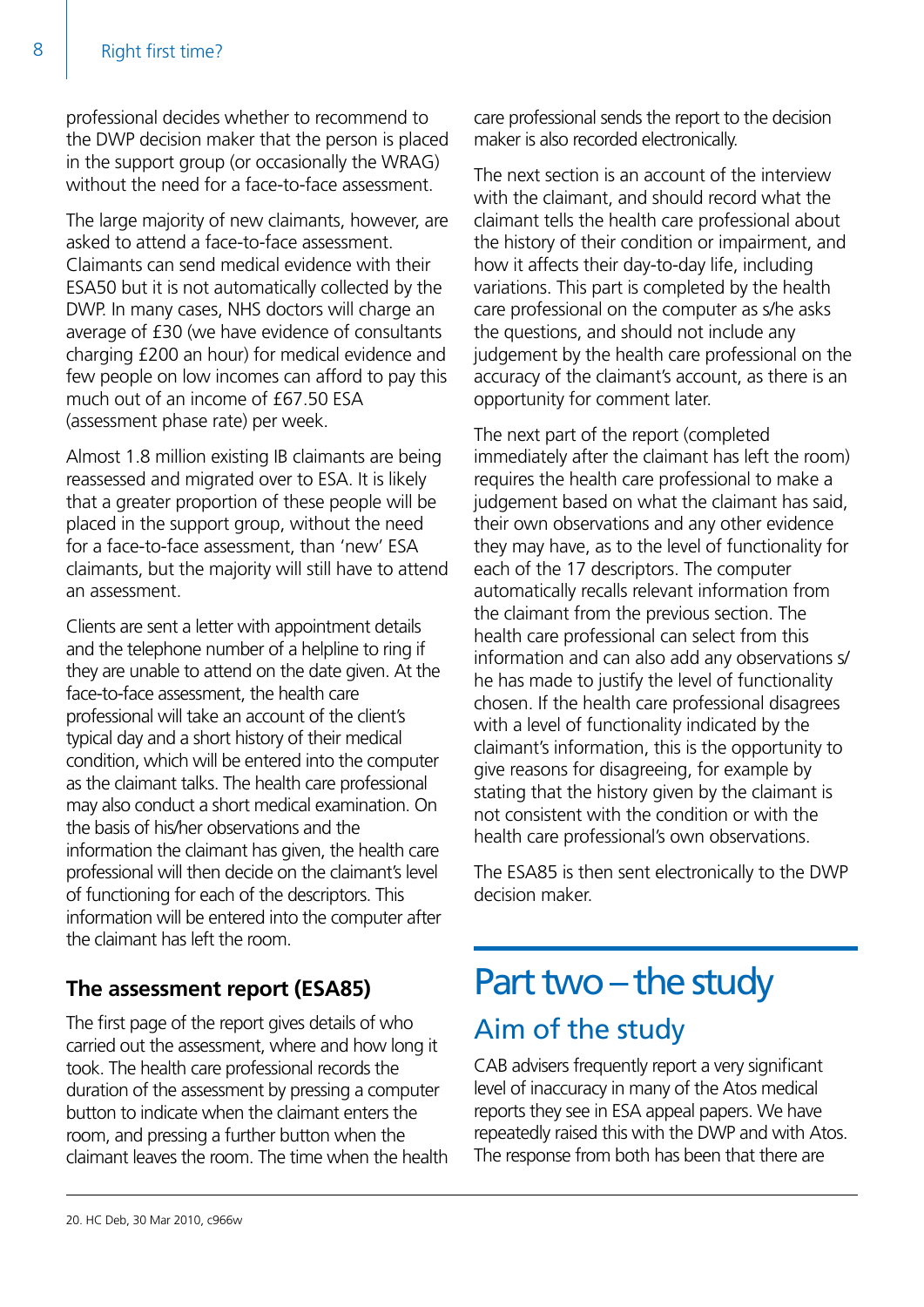bound to be a "few mistakes" in as large an organisation as Atos, but that it is a very tiny proportion of the total number of reports prepared.

This is not consistent with the experience of welfare rights advisers who have worked with many thousands of clients, who say that a significant proportion of their clients have received an incorrect decision based on an inaccurate report and need to appeal. It is also inconsistent with the DWP's own statistics which show that 60 per cent of decisions over turned at appeal were initially awarded no points at all. This suggests that there were fundamental problems with the reports' accounts of the claimants condition in these cases.<sup>21</sup>

In February 2006 Citizens Advice published *What the doctor ordered? – CAB evidence on medical assessments for incapacity and disability benefits.*<sup>22</sup> In March 2010 we published *Not working – CAB evidence on the ESA work capability assessment.*<sup>23</sup> Both reports reflected the views of advisers – that there is a systemic problem with the accuracy of the face-to-face assessment reports.

The accuracy of recording is becoming increasingly important, as set out above. It is crucial, therefore to establish an estimate of the scale of the problem. To achieve this, we undertook an indicative study. CAB advisers across England and Wales were asked to identify clients before they had attended a WCA, and ask them to take part in the study. We could not know how well they would be treated, or what the outcome of the assessment would be. The study ran from summer 2010 to June 2011.

# Methodology

#### **Investigation**

The two main parts of the ESA85 are the account the claimant gives of his or her daily life, and the judgement of the health care professional as to the effect of the impairment or condition on the claimant's level of functioning. This study focused on the accuracy of the history taken by the health care professional at the interview with the client,

and how this evidence was used in the assessment process. Our advisers are not medical practitioners, so we cannot comment on the health care professional's medical competencies.

CAB advisers across England and Wales were asked to:

- identify clients who were on basic ESA but had not yet attended their WCA
- ask consenting clients to sign a letter requesting the medical report be sent to them after the assessment
- arrange an appointment with the client to discuss the report, specifically the account they gave about their medical history and their daily life
- make a note of:
	- any factual errors
	- anything the client said that had been left out
	- any subjects which would have been relevant, but where the client felt they weren't given enough time to discuss or expand further
	- any untrue conclusions drawn later in the report because assumptions had been made.
- anonymise the report and send it to Citizens Advice with the above list of errors or omissions.

#### **Study participants**

People often visit a CAB because something has gone wrong, because they have had a bad experience of an assessment or want to challenge the outcome. To ensure an unbiased sample of CAB clients for this study, participants were recruited before they attended their WCA, and so they could not know how the assessment would go, or what the outcome would be. Those claimants who seek help from bureaux are likely to have had help from an adviser in completing their ESA50, and so more detailed information than might otherwise be the case is likely to have been available to the health care professional, potentially resulting in a more accurate report.

<sup>21.</sup> HC Deb, 28 June 2011, c662W

<sup>22.</sup> http://www.citizensadvice.org.uk/index/policy/policy\_publications/what\_the\_doctor\_ordered.htm

<sup>23.</sup> http://www.citizensadvice.org.uk/index/policy/policy\_publications/not\_working.htm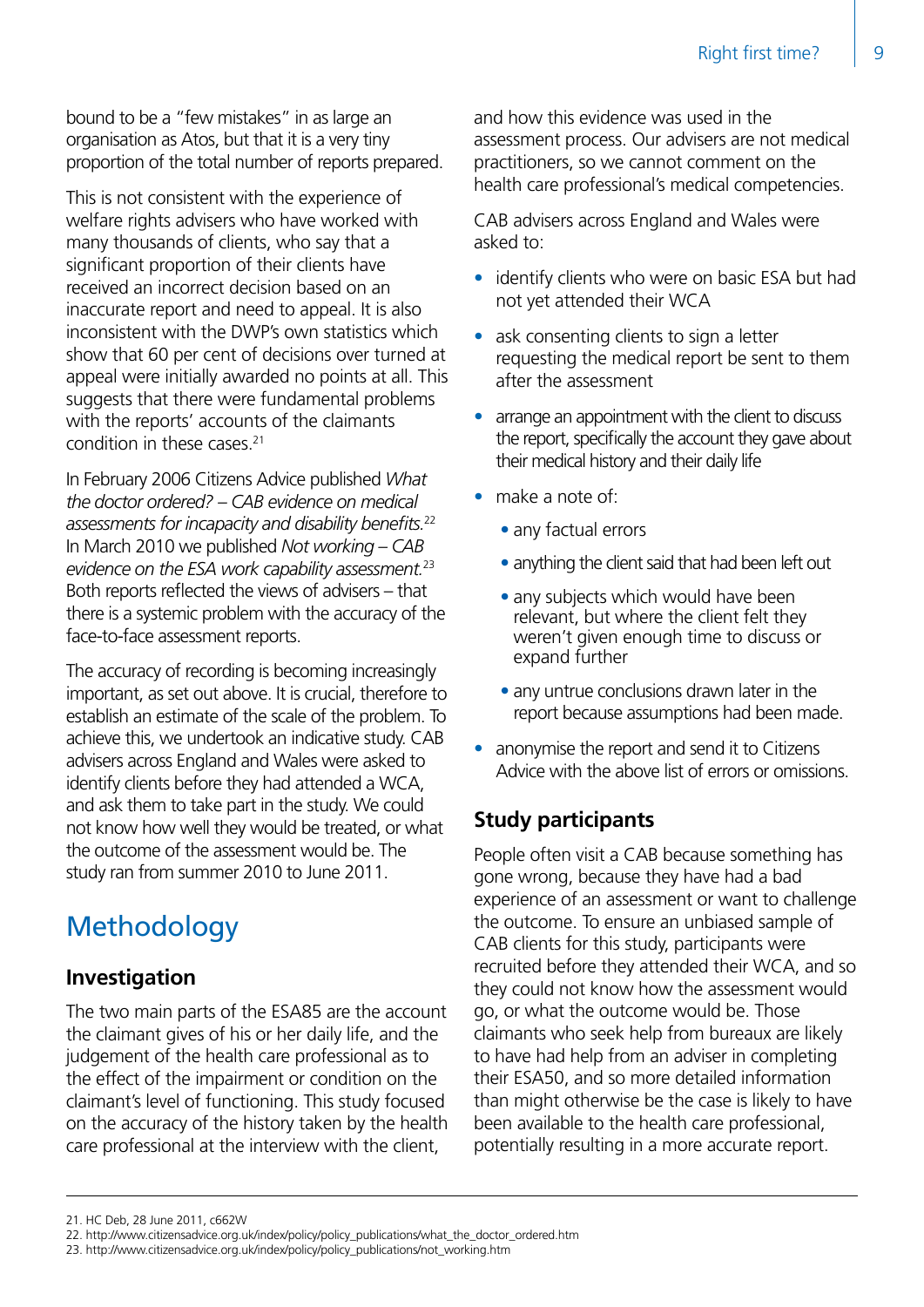The proportion of claimants in the study who were eventually awarded ESA (19 out of 37: 51 per cent) is considerably higher than the proportion of ESA recipients overall (24 per cent), according to DWP figures.<sup>24</sup> CAB advisers are aware of the criteria for entitlement and so would advise anyone who does not fulfil the criteria that they are likely to be found fit for work and would discuss other options with them.

While the survey relied on what the claimant reported that they told the health care professional, there is no reason for them to be any less truthful than in any other customer service survey, and the information was often verifiable from other sources, such as medical records, or what clients had said about their daily life in their ESA50.

The sample size is necessarily fairly small, as the survey method demanded a considerable time and resource commitment from advisers, including volunteer advisers. We are very grateful to those bureaux who undertook this work, and we are satisfied that the survey has succeeded in identifying significant concerns about the accuracy of WCA reports which should be further investigated by the DWP.

### **Analysis**

This report draws on evidence from 37 of the 80 claimants identified in this way, from 20 bureaux across England and Wales. Almost 80 cases were received in total, but many had to be discounted simply because we could not be absolutely sure that the clients were recruited before they attended their initial WCA.

The WCA reports were divided into three main groups according to the overall level of reported inaccuracy – serious, medium and low (or no). To illustrate the difference between these types, Appendix 1 provides a summary of two of the cases in the 'serious level of inaccuracy' group, and a very short overview of each of the rest of the 37 cases in the study.

Each report was analysed by i) type of reported inaccuracy, ii) degree of reported inaccuracy, and iii) the extent to which these inaccuracies could have affected the eventual points score made by the DWP decision maker.

Reports were classified as having a *serious level of inaccuracy* if:

- the errors in the report were very substantial **and**
- were likely to have a very significant impact on either the ESA award or a DLA award.

Reports were classified as having a *medium level of inaccuracy* if:

- there were some significant errors/omissions **and**
- these could affect the points score and potentially whether the person should have been awarded ESA, or if a claim for DLA would be affected.

Reports were classified as having a *low (or no) level of inaccuracy* if:

- there were only a few or no reported errors or omissions **and**
- the errors or omissions would probably not be a deciding factor in the award of either ESA or DLA.

# Findings: type and degree of reported inaccuracy

- Thirty seven reports were from claimants who had agreed to take part in the study before attending their WCA.
- Sixteen of the 37 cases indicated a serious level of reported inaccuracy.
- Ten of the cases indicated a medium level of reported inaccuracy.
- Eleven of the cases indicated a low (or no) level of inaccuracy.

Cases were analysed by type of reported inaccuracy and degree of reported inaccuracy, based on the stages in the assessment – i.e. collecting the evidence from listening to, observing and examining the claimant; summarising the evidence; and recommending the level of points for each descriptor.

<sup>24.</sup> http://statistics.dwp.gov.uk/asd/workingage/index.php?page=esa\_wca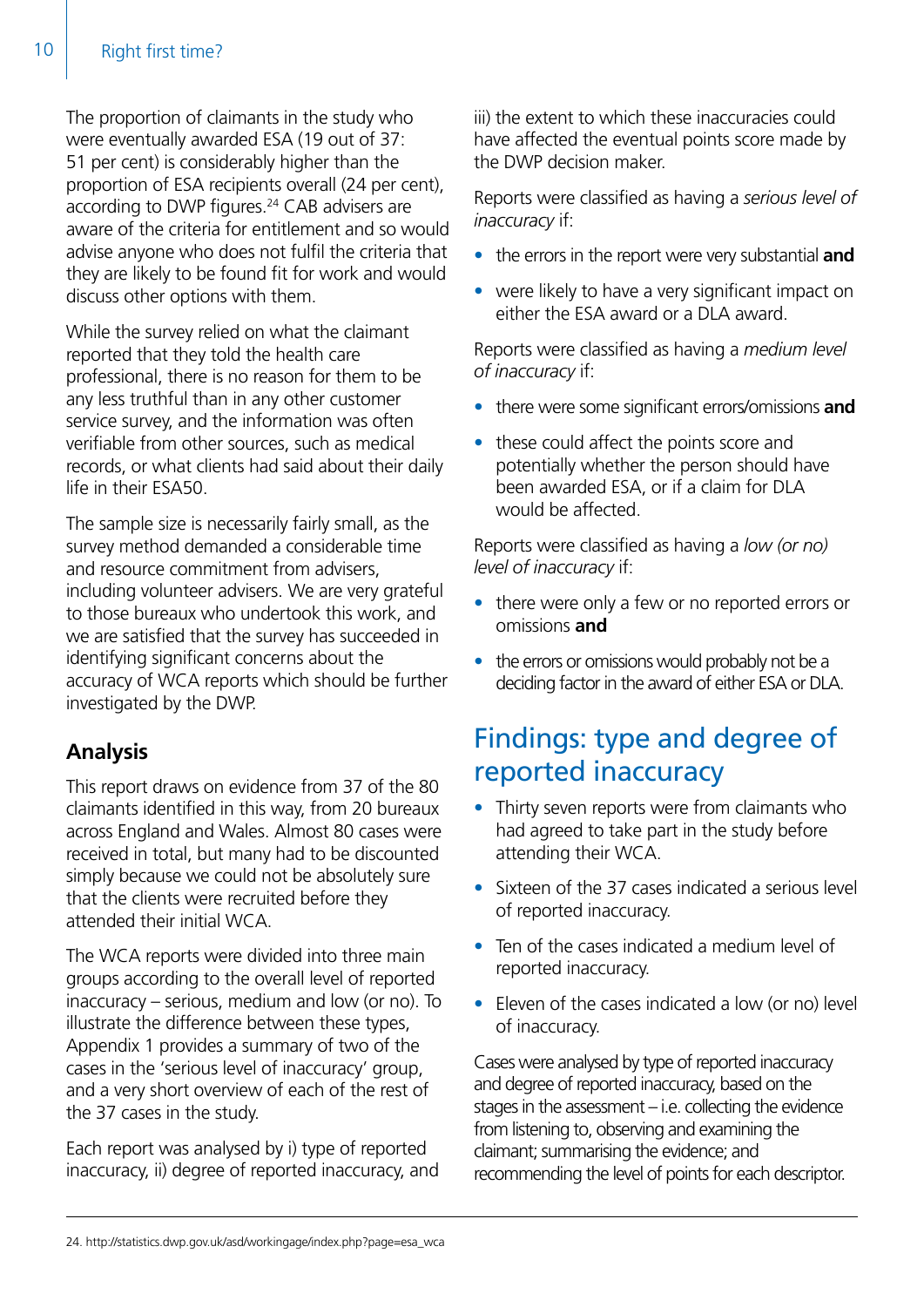It was also noted whether the recommendations made by the health care professional were consistent with the material in the report.

#### *Type* **of reported inaccuracy**

Five main types of reported error or omission were recorded, which appeared to have a significant impact on the accuracy of the report and the level of points awarded. An example of each main type is given below.

#### **1. Omissions orincorrect observations recorded**

A pronounced and clearly observable impairment was simply not recorded in several cases. In others, the health care professional recorded that the client could perform an action they denied being able to perform, or that they performed it unaided, when they had actually needed help. For example:

A client had curvature of the spine. The bureau adviser who interviewed this client was a retired health care professional herself and reported that the curvature was very pronounced – the claimant obviously had a lot of pain when sitting and could only sit in a sideways position. For the sitting descriptor, the Atos health care professional observed that "[the client] had no problem sitting" and therefore recommended no points for this descriptor. She made no mention of the curvature of the spine or the obvious pain it caused while the claimant was sitting.

#### **2. Incorrect factual recording of the history given by the claimant**

Within this category we considered any facts given by the claimant that were recorded incorrectly in the report, or any significant omissions where important information was given by the claimant, but not recorded. For example:

A client with a serious and painful shoulder injury said that he told the health care professional he couldn't get dressed, shower, put on socks, tie shoe laces etc without help from his wife, as it was too painful to use his left arm at all. However the description of a typical day stated, "has a problem with

dexterity, holding items, reaching, bending and pain, but manages to dress and undress without help or aids" and "has a problem with gripping... but manages to shower". The difference between being able to use or not use the arm would make the difference between being awarded ESA or not. Indeed this client was refused ESA on the basis of the report but won his appeal based on the evidence of his inability to use his left arm, which he believes he gave to the health care professional and the assessment, in theory, had adequate opportunity to explore.

#### **3. Medical evidence inappropriately determined**

In a number of instances, the health care professional reported information about the client's medical condition, which they were not actually in a position to decide, or made unjustified assumptions about the claimant's condition. For example:

An Atos health care professional gave a claimant, who was registered blind and was under a consultant ophthalmologist, a sight test. The claimant was astonished when the health care professional held a card with letters on it at a seemingly random distance away from her and asked her to read them. She has regular tests from her ophthalmologist and was perplexed as to why a test was necessary at the WCA. She was horrified to find that the health care professional had actually come up with a measurement from that test which was substantially different from that of her consultant. While the level of sight loss was still sufficient to qualify for the benefit, this information could lead to problems claiming DLA, for example, where – if it went unchallenged – that degree of sight loss might be seen to be inconsistent with the care needs described.

#### **4. Closed questions, lack of empathy to encourage the person to talk and incorrect assumptions made when the information was not gathered**

We have welcomed proposals in Professor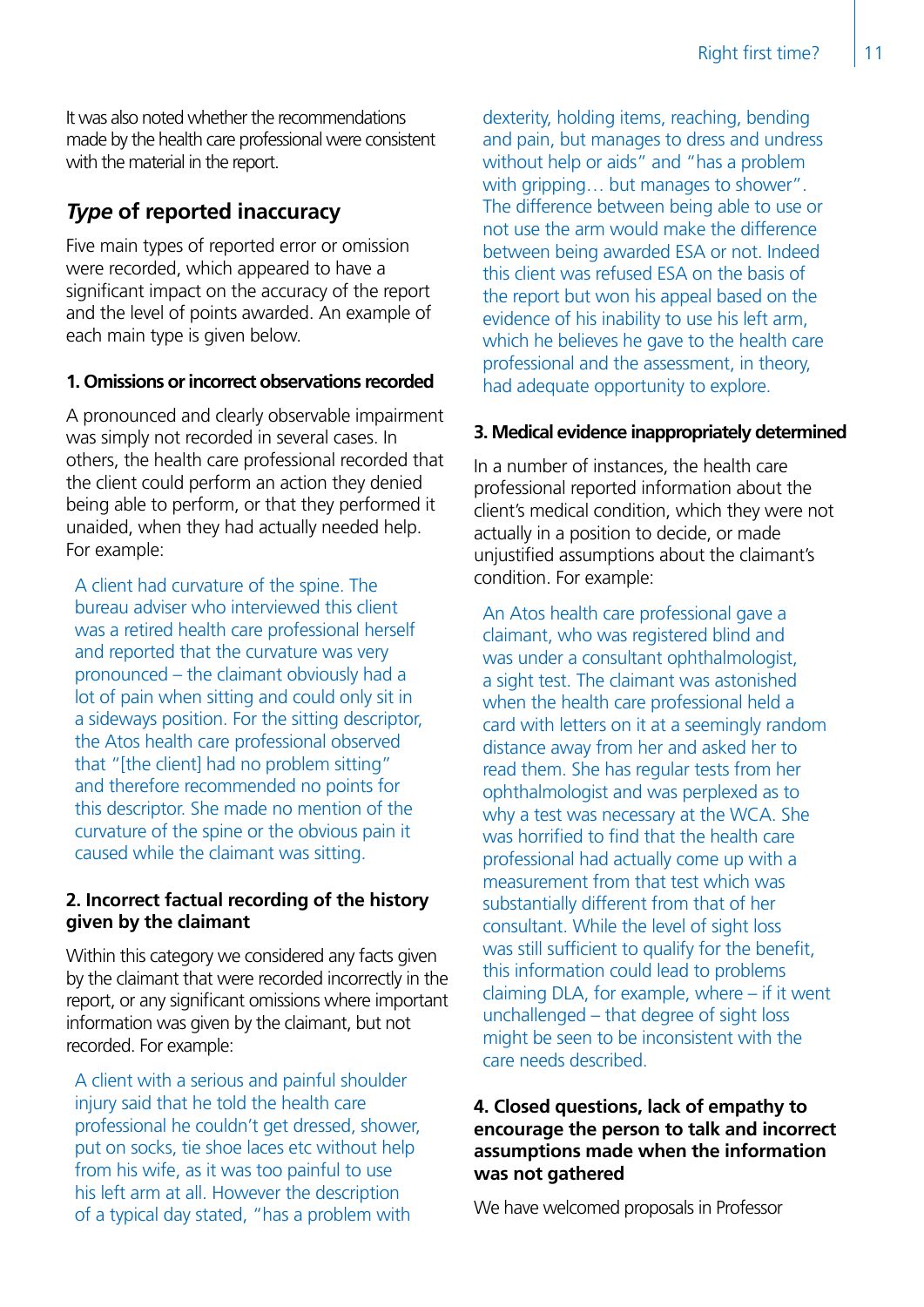Harrington's first independent review to improve the manner and style of WCAs<sup>25</sup>, but evidence from this study indicates that there are still problems with the manner of some health care professionals.

A number of respondents reported having been interviewed by an abrupt health care professional, and two people felt that the health care professional had been rude. Those who reported abruptness said the health care professionals had used closed questions demanding yes/no answers, and they had experienced an atmosphere in which they did not feel able to talk about difficult or embarrassing topics and were not given opportunities to qualify their answers. Even when clients did not report that the health care professional was abrupt, it was common for clients to report difficulty in being allowed to expand on the variability of their conditions. Some health care professionals then appear to have made incorrect assumptions, reflected in their report. Although these reports may represent a factual recording of what was said, they cannot be considered complete if the full information was not gathered accurately.

A client reported that the health care professional was abrupt and didn't listen to any qualifying remarks. She also reported that the questions were very closed so it was very difficult to explain her problems. She claimed that the health care professional refused to look at the latest medical evidence which the client had brought with her from her consultant, which stated that problems were long-term and more likely to deteriorate than improve.

#### **5. Inconsistency within the report**

There were cases where the history taken from the claimant and the observations made by the health care professional were consistent, and should have led to a specific level of descriptor, yet a different level of descriptor was then recorded. This led to the wrong number of points being recommended by the health care professional and subsequently awarded by the decision maker.

The health care professional recorded: "due to poorly controlled diabetes he gets hypo attacks on a weekly basis" but in the descriptor he

chose "at least once a month, has involuntary episode of lost or altered consciousness". This level of descriptor carries nine points, whereas experiencing weekly attacks carries 15 points.

There were a number of instances where a history was taken, which indicated a certain level of descriptor, and yet the health care professional stated that there was no evidence of any problem with this descriptor, when the evidence from the claimant clearly indicates a very significant problem.

In one case, under the walking descriptor, the health care professional chose to not recommend any points for this descriptor and gave as his reasons – "there is no evidence to support problems walking". Yet in the claimant history, he recorded "always unable to go to the supermarket, alone or with someone else because of pain, fatigue, hypo attacks; usually uses crutches to get around" and in his observations: "used two crutches to walk 10 metres to the examination room". He also recorded that his examination of the claimant's lower limbs "is consistent with typical day and observations".

If the claimant was unable to walk round a supermarket and this was consistent with the examination, it is hard to understand why the health care professional recorded no problems with walking. This client qualified for ESA under a different descriptor so it might seem unimportant, but it could seriously affect a claim for the mobility component of DLA.

The most common reported problem overall was general inaccuracy in the recording of what the client had said. The next most common problem – reported by just over half the participants – was lack of exploration of the effect, or variability, of the condition. Problems with inconsistency within the reports are particularly worrying, because decision makers did not pick up these inconsistencies until pointed out by welfare rights workers when the appeals were submitted. We are also concerned about these types of inaccuracies, as they have significant implications for DLA awards.

<sup>25.</sup> Harrington Prof M (2010) *Independent Review of the Work Capability Assessment – year one*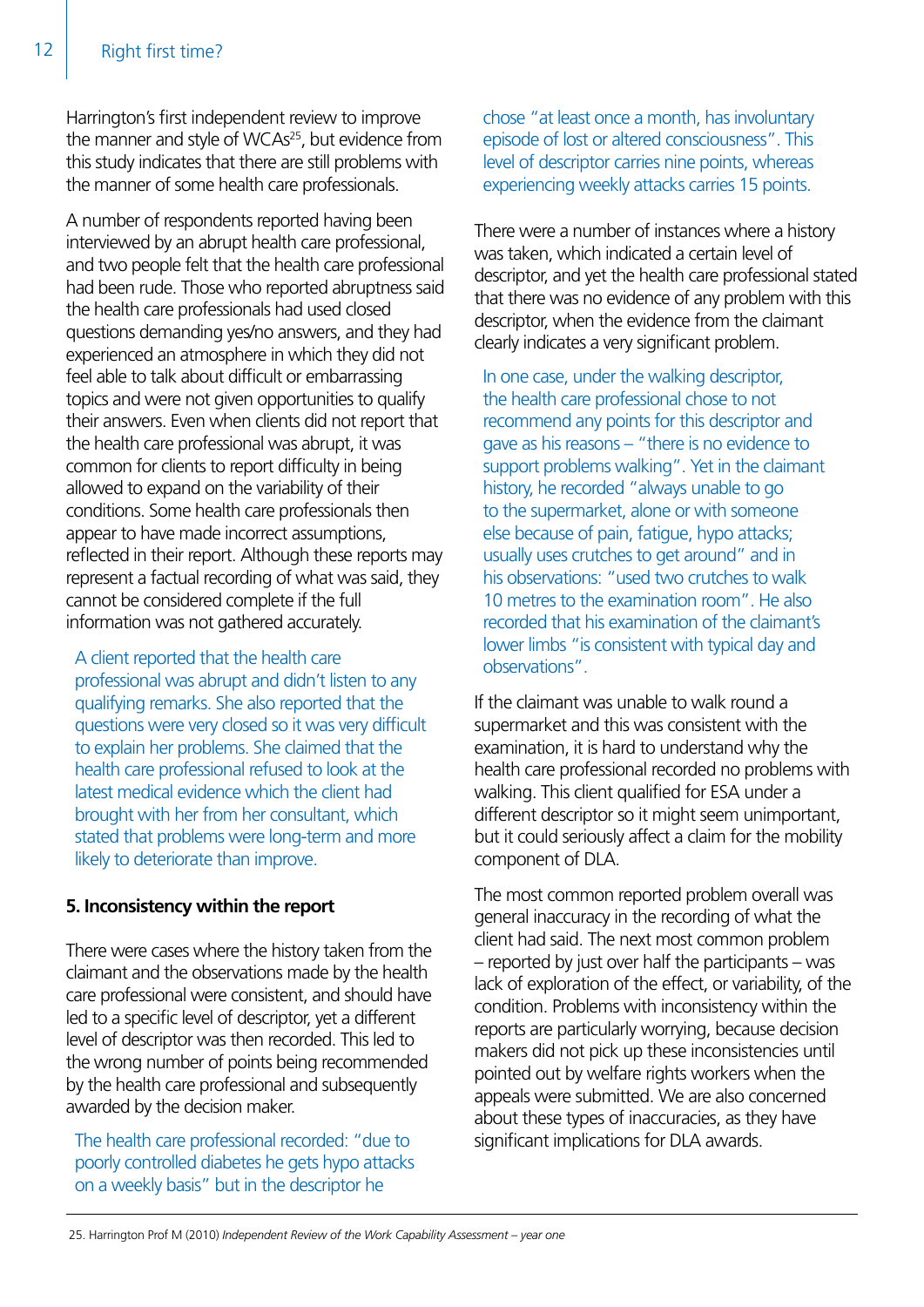

#### **The frequency of different types of reported inaccuracy**

#### *Degree* **of reported inaccuracy**

In this section we show how we have assessed the degree of reported inaccuracy, classified as serious, medium and low. In the Appendix, we describe in detail two cases and provide a short summary of every other case, with the main reason for our categorisation. This provides more detail of the criteria we have used to determine our analysis.

Sixteen of the cases we analysed (43 per cent) were judged as having a serious level of reported inaccuracy, 10 (27 per cent) a medium level of reported inaccuracy and 11 (30 per cent) no or a low level of reported inaccuracy.

#### **The percentage of WCA reports in each category of inaccuracy**



Base: 37 reports

All cases.

Client reported incorrect observations recorded.

Client reported questions were very closed, a lack of empathy to encourage a response and incorrect assumptions made when information not gathered.

Client reported incorrect factual recording of the history they gave.

Medical evidence inappropriately determined by the health care professional.

History taken and observations made did not tally with points awarded or evidence given ignored with no justification given.

#### **No or low level of reported inaccuracy**

These WCA reports, 30 per cent of our sample of 37 cases, had either no, or only a few, reported inaccuracies and the inaccuracies would be unlikely to affect the points scored or any award of benefit.

There were cases in this group where the client felt the assessment had been carried out well and gave a true picture of the impact of their impairment or condition on their life.

Other clients felt that, while there were no major inaccuracies in the account of their situation, the impact of their impairment or condition on their life was not as complete as it might have been, and rather underestimated the impact of their condition.

Of the 11 cases in this group, seven were awarded ESA. Of the remaining four cases, not all clients agreed with the result, but they nevertheless felt that there were no serious errors in the report.

It is notable that a CAB adviser accompanied two of the seven clients who were awarded ESA, to the assessment. In both cases, the assessment was reported as being considerably longer than any of the other assessments and was very thorough. One of these two clients had scored no points in a previous assessment when he had been found fit for work and had had to claim JSA. In this case, he believed that his health condition was largely the same as before, but he scored 33 points. This could point to the very natural tendency of health care professionals – like most people – to perform more thoroughly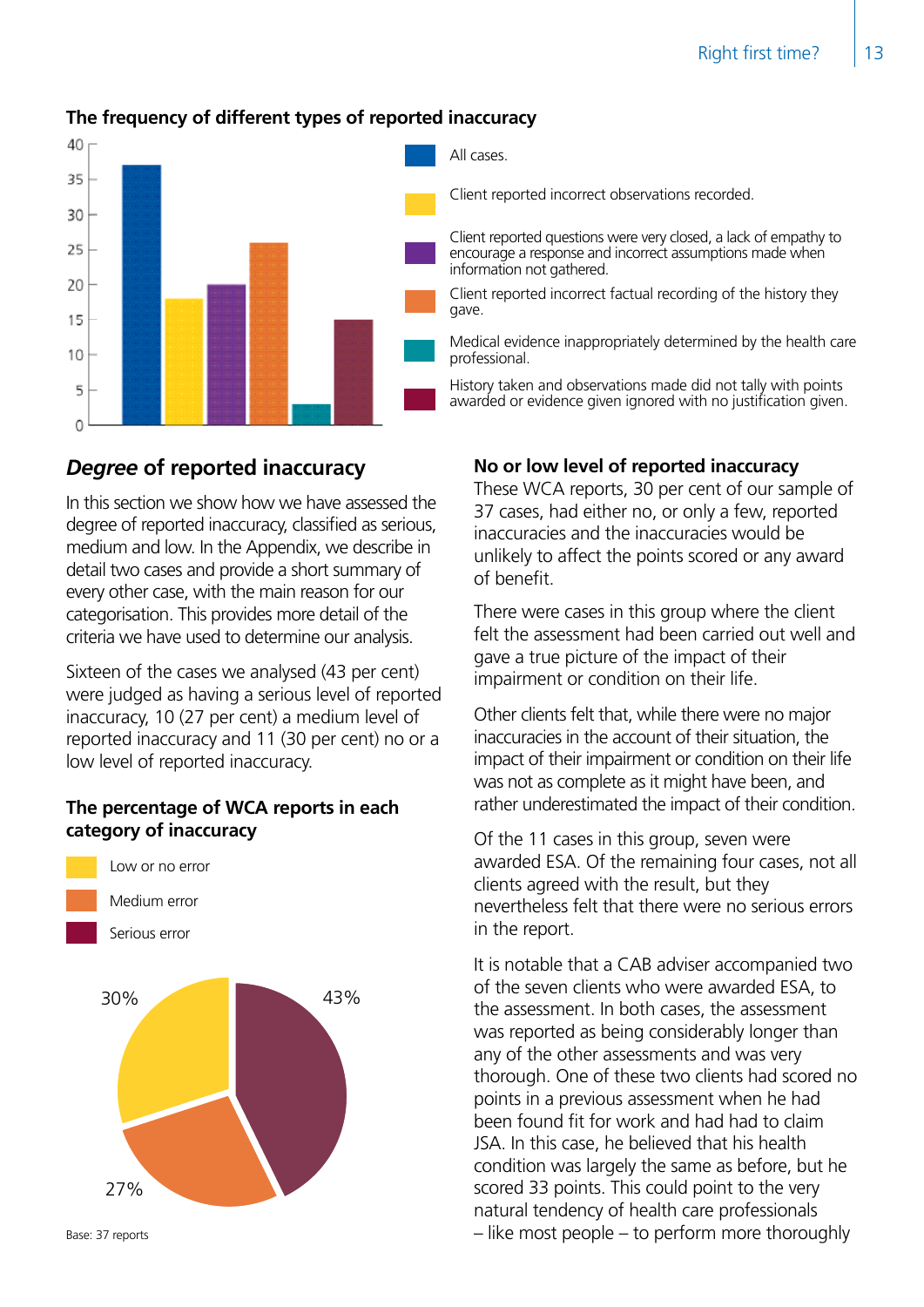#### 14 | Right first time?

when observed, and indicates that any checks on quality could be more effective if some form of mystery shopping is used.

The same client pointed out that as a result of the first decision, and having to cope with the increased conditionality of JSA, his health had been badly affected and his suicidal thoughts had increased. It had taken the rest of the year for his health to recover to a level equivalent to the time of the first assessment. He felt that *"a year of my life was lost – a year which, if I had been properly supported, I could have spent finding my way back to work".* 

#### **Outcomes where a low level of error was reported**



#### **Medium level of reported inaccuracy**

These cases had a lower reported level of inaccuracy than those considered serious, but there were still some significant errors and omissions which could affect the points score – and potentially, therefore, whether the person should have been awarded the benefit.

Of the 10 clients in this group, five were awarded ESA but the reported errors in the assessment record would be likely to have a detrimental effect on an application for DLA. There were several cases where important areas such as variability of condition was not explored, and

where reported physical problems were ignored with no justification given. There were also two cases where the client felt it was difficult to talk because of the health care professional's manner. As mentioned above, while the account was therefore largely correct, the assessment was likely to be incomplete, because the client's problems were not fully explored.

#### **Outcomes where a medium level of error was reported**



#### **Serious level of reported inaccuracy**

Each of the 16 clients in this group reported a level of errors and omissions in the report that effectively built a false picture of how the client felt they had described their daily life.

Seven clients in this group were refused ESA, and DWP decision makers overturned three of these decisions, once an appeal had been submitted. One was actually put in the support group. This indicates a strong level of medical evidence supporting the claimants' view of their reports. Another was overturned on appeal; a further one on a paper hearing; one is waiting for their appeal to be heard; the final client in this group did not return to the bureau so it is very likely that he decided not to appeal.

Decision makers do now seem to be looking more carefully at all the evidence when claimants appeal. We are concerned, however, that in none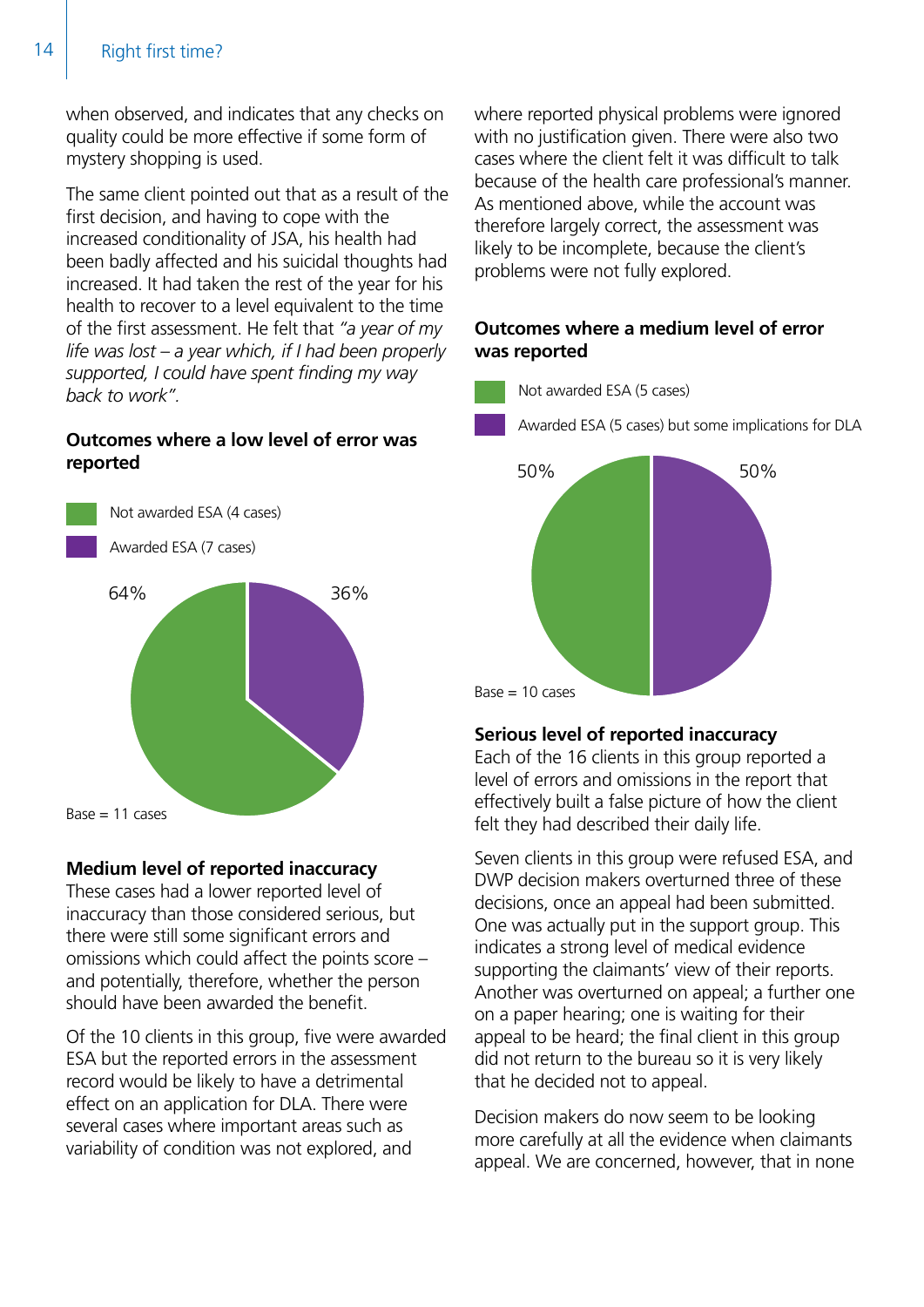of these cases did the decision maker overturn the recommendation of the report until an appeal was made, even where the health care professional had recommended the wrong level for the descriptor according to his own evidence. We continue to press for the right decisions to be made in the first place, and we re-iterate our concern that an inaccurate report could have significant implications for a DLA application. This is particularly the case where a claimant is awarded ESA and does not ask to see their report, so remaining unaware of the problem.

Nine clients were awarded ESA, despite their view that the report was very inaccurate. This is because the level of impairment they reported describing was considerably more severe than the level required to be awarded ESA, so the inaccurate recording did not materially affect the outcome. As the benefit was awarded, however, they would have been unlikely to ask to see their reports if they had not been taking part in this study – but an inaccurate report could have a serious impact on a claim for DLA.

There were a number of cases where the health care professional recommended awarding ESA on mental health grounds, and no points were awarded for the physical descriptors, even when they had obvious physical disabilities. There was no justification given for awarding no points against these descriptors. Conversely, there were also two cases where, despite the client having a diagnosed mental health condition, no points were recommended for these descriptors and no justification given, after a sufficient level of functional physical impairment had been assessed.

As the use of evidence from these assessments gradually extends, we believe it is vital that all descriptors are addressed, and a full and accurate picture of the client's condition and circumstances is recorded. More than half of clients in this group had been awarded ESA so would be totally unaware of the wrong information which could be used to decide an application for DLA.

There were two cases where the wrong level of functional impairment seems to have been

chosen by the health care professional – i.e. the health care professional quoted evidence and his own observations, which equated to one level of impairment, but then chose a different level. It is worrying that the decision maker picked up neither of these mistakes when making the original decision. Clients do not routinely see their reports, so could not pick up such mistakes themselves.

The majority of claimants in this group who hadn't been awarded ESA had their decision overturned at the reconsideration stage when a bureau helped them appeal. This is a sign of progress: at the time of our report *Not working* in March 2010, advisers reported that the reconsideration process appeared to be just a 'rubber stamping' of the original decision. Two of the three remaining clients won at appeal and in the final case it is unknown whether they decided to appeal. We believe it is preferable, however, to ensure that more correct decisions are made initially, to save resources for all concerned.

#### **Outcomes where serious level of error was reported**

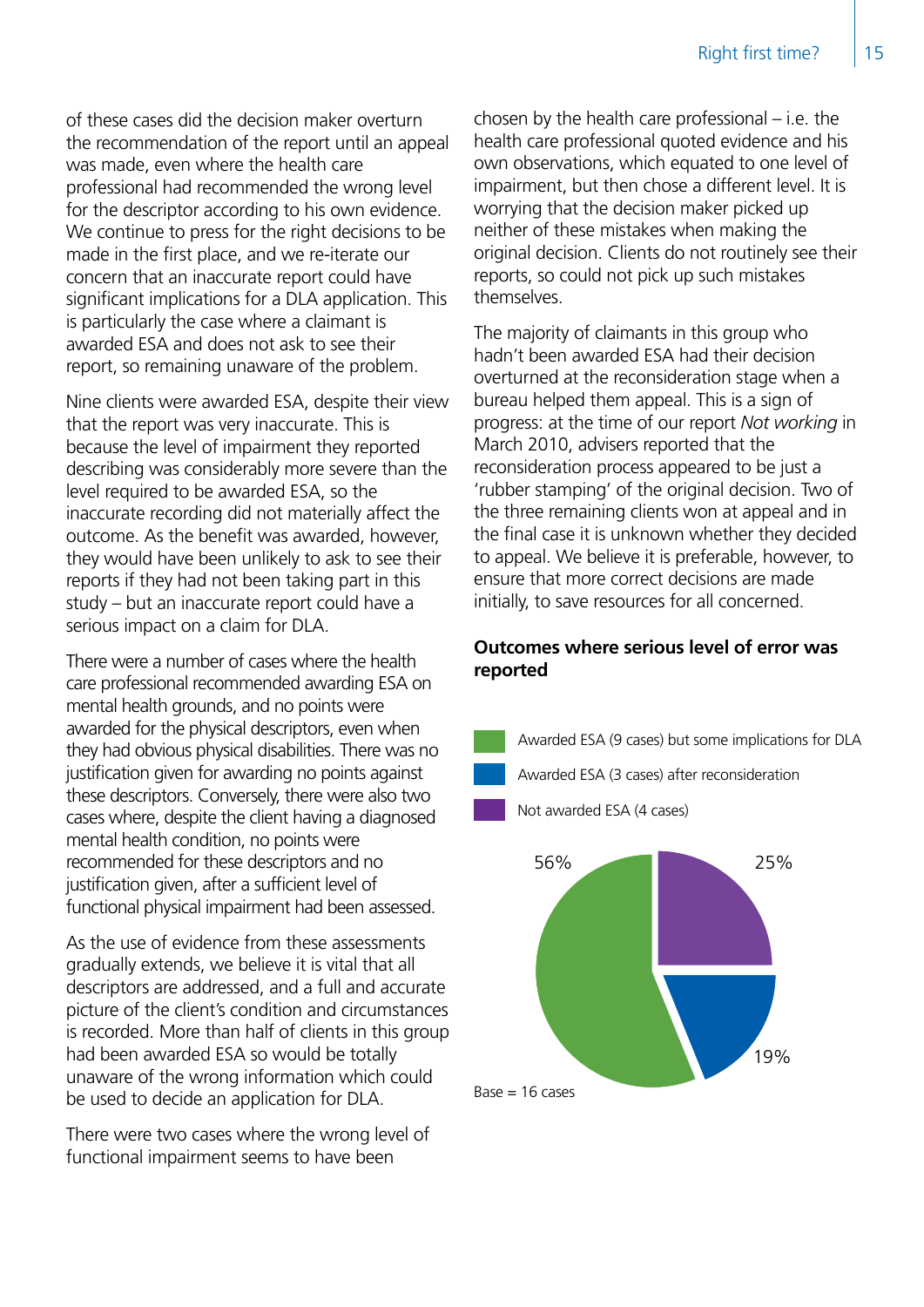# Findings: use of medical evidence

In previous evidence on ESA, we have offered a number of recommendations, which we believe would improve the assessment process. Evidence from this survey supports two of these recommendations in particular:

- DWP should be responsible for collecting evidence from the claimant's own doctor.
- Decision makers should be given the power to delay the assessment in certain circumstances.

#### **The use of medical evidence from the claimant's own doctor before the WCA**

We welcome the fact that clients are now encouraged to send in medical evidence with the ESA50. As explained above, however, we believe that DWP should take responsibility for collecting the evidence and we are disappointed that the Harrington Review year two report did not recommend this.26 In at least four of the 37 cases in this study, Atos or DWP could have gathered all the necessary evidence from the clients' own doctors to award the benefit, without the need for a face-toface assessment.

- Two cases relied on how frequently the clients experienced episodes of loss of consciousness. In both cases the clients' consultants could have reliably supplied this evidence.
- Another case hinged on the client's level of visual impairment, which had been expertly determined by a consultant ophthalmologist, and did not need, therefore, to be assessed by Atos.
- The fourth case was that of a client who had had spinal surgery two weeks earlier. The health care professional was shocked that the client had been asked to attend, and curtailed the assessment, placing the claimant in the support group.

It is highly likely that many more of the assessments – such as those which were overturned on reconsideration – would also have benefitted from medical information being available to the health

care professional. Using existing medical evidence should reduce costs, speed up decision making and reduce inaccuracy.

#### **Power for the decision maker to delay assessments on the basis of medical evidence**

There were a number of cases where medical evidence would have indicated that it would be sensible to delay the assessment. The current system relies on the Atos helpline agents – who are not medically trained – to make this decision. For example:

The client who had just had spinal surgery phoned the helpline and explained her position, but she was, however, told she had to attend as arranged, or her benefit might be at risk.

There were a number of other cases where it appears that a delay in the assessment and placing someone temporarily in the WRAG would have been helpful. For example:

A client who had just been diagnosed with bone cancer was having ongoing tests. Within a month or so of her face-to-face assessment, she had received a diagnosis of terminal illness and was therefore placed in the support group. It would have been sensible to delay the assessment until the investigations were completed.

A client was suffering breathlessness and chest pains. Despite an absence of diagnosis, and the fact that investigations were ongoing, the health care professional assumed the client had asthma. In the report, many of the things the client had said about his typical day were downplayed in the way they were recorded, and the client was awarded no points. The client was subsequently diagnosed with emphysema and is having further "cardio investigations".

**We recommend that medical evidence should be requested in all cases from the professional nominated by the claimant as knowing them best.**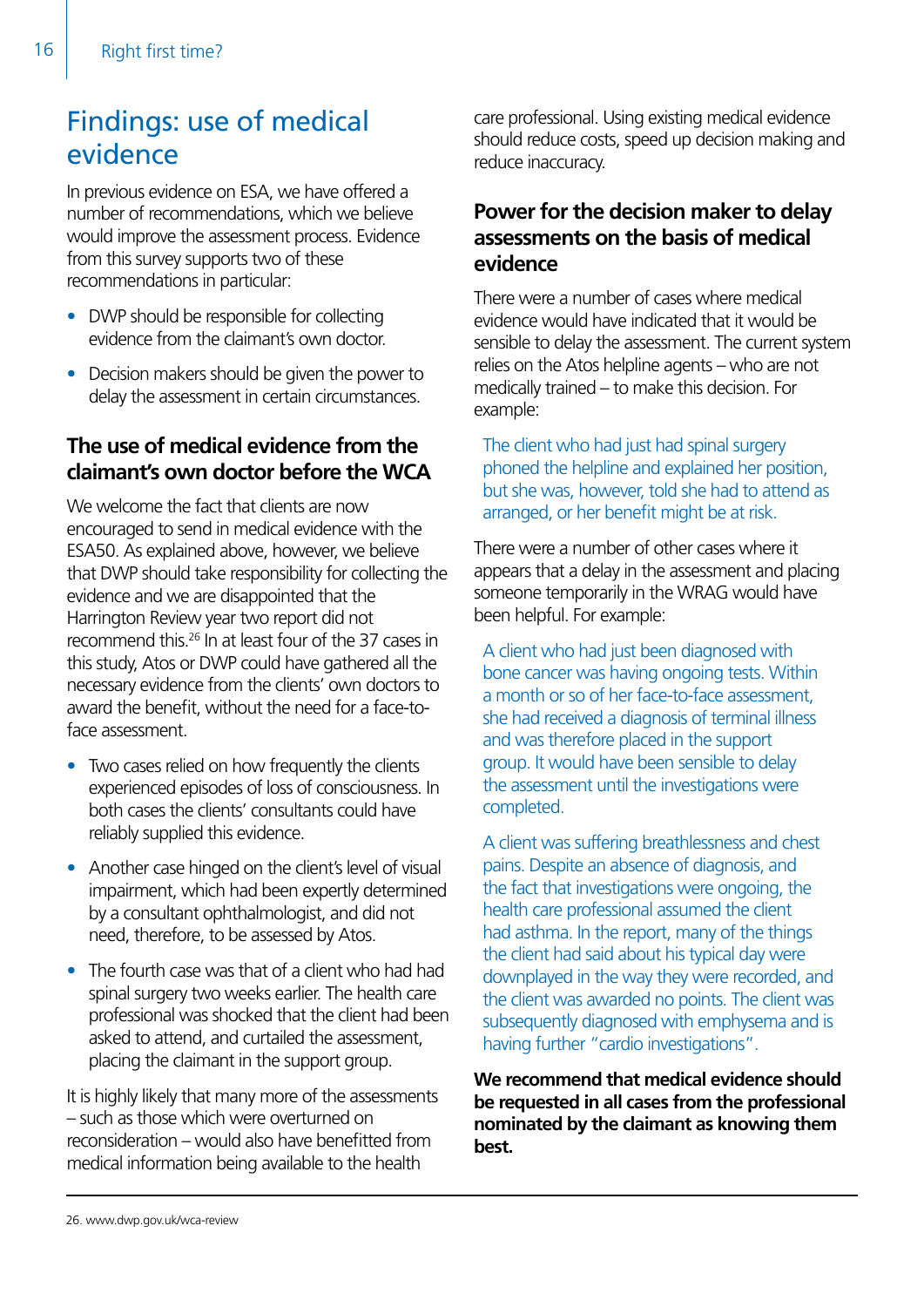We welcome the fact that the value of medical evidence is now recognised but it should not be the responsibility of the claimant to provide that evidence. This will lead to a two-tier system whereby the poorest and most vulnerable claimants, who cannot afford to pay for the evidence, could receive a less reliable decision.

**This medical evidence should also state if there are serious investigations underway, or if the claimant is likely to have a serious operation in the near future. In cases where there is likely to be fuller information available shortly, the assessment should be delayed for a short time until the investigations are complete.**

We believe that both of these recommendations would be cost effective in terms of producing more accurate outcomes and fewer appeals.

# Changes to the assessment process in the last year

Our survey was carried out between summer 2010 and June 2011, during which time there were some changes made to the assessment process. A specific survey was carried out by Mind for the Disability Benefits Consortium (DBC) in August 2011 to evaluate the impact of these changes.27 Three hundred welfare benefits advisers (including CAB advisers) responded.

Changes in the descriptors were introduced in April 2011, which make it more difficult for clients to qualify for ESA. In the DBC survey, only just over two per cent of respondents agreed that the new descriptors have led to a more fair and accurate reflection of applicant's impairments in the assessment outcome, whereas 92 per cent disagreed. In several of the cases in our survey, clients who were awarded ESA despite a poor report would not have been awarded the benefit should they have been assessed under the new, tighter descriptors, thus reinforcing again the importance of accurate reporting.

The first annual independent review led by Professor Harrington recommended that decision makers be

given more power to consider all the evidence. In the last year, advisers have told us that they have noticed an improvement in the reconsideration process but much less improvement in the original decision-making. In the DBC survey, 32 per cent of advisers thought that changes in the way decision makers used the reconsideration process had had a positive impact on outcomes, and only slightly more (36 per cent) thought it hadn't; but only 11 per cent thought that a decision maker was more likely now to overrule the Atos recommendation in the original decision.

The evidence from our study reflects this. The reports that we identified as having the highest level of reported inaccuracy had a high rate of decisions being reconsidered and overturned. Three of the seven cases in the group with a serious level of reported inaccuracy, where clients were found fit for work, were overturned on reconsideration; a further one was overturned at a paper hearing and another at an oral appeal (one of the others is waiting for their appeal to be heard, the other client did not come back to the bureau so it is likely they have decided not to go ahead with an appeal). However in none of the cases did the decision maker use their power to override the recommendation of the report in making the original decision, even when the health care professional had clearly made a recommendation that was inconsistent with information in the report. This raises serious concerns about those who were, and were not, awarded ESA, and the implications for their DLA award, and also about those who did not appeal. All of the clients in the survey who were refused benefit were in touch with a CAB adviser who could help them with the appeal process, but many other claimants are not similarly advised or represented.

In the DBC survey, fewer than two per cent of welfare benefits advisers agreed that the accuracy of Atos reports has improved, while more than 87 per cent disagreed. Two changes proposed in the independent review are currently being trialled, which may have some effect on this:

<sup>27.</sup> http://www.disabilityalliance.org/dbcharrington2.pdf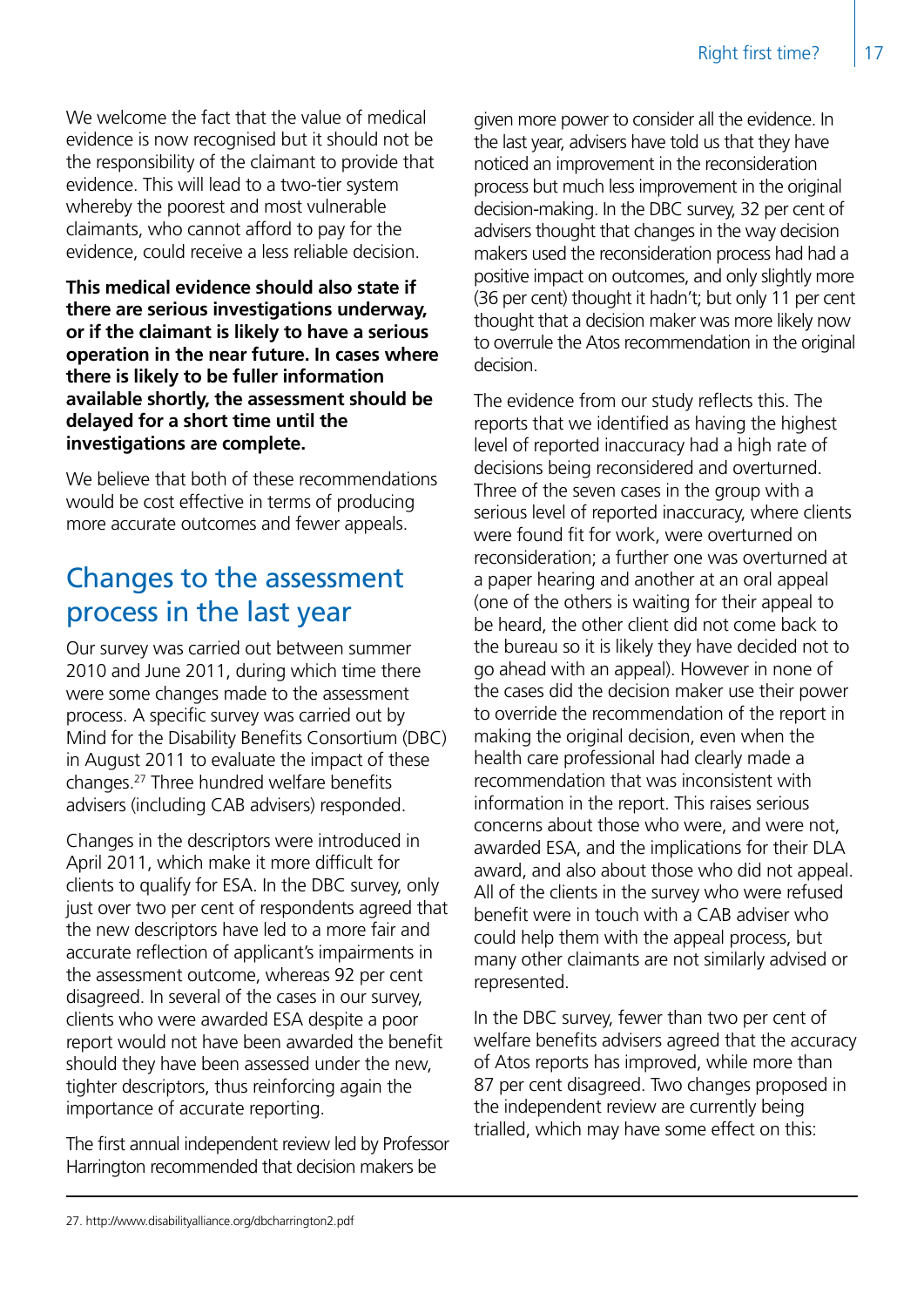**i. Audio recording of the assessments:** If rolled out nationally, this should be helpful, and may help change behaviour. It will nevertheless be important that there is a regular process of checking the accuracy of all reports.

**ii. Summary of the report prepared by the health care professional:** A trial is being conducted in which a summary of the health care professional's report is sent to claimants. This could also be very helpful, but its value will depend on whether there is sufficient information given in the summary for the claimant to check the accuracy of the account, *and* whether such summaries are sent to all claimants. The detail of what the claimant says such as how often they visit the supermarket or exactly what help they require to get dressed is often used as evidence in the report of what they can do.

It is important that clear systems are in place for claimants to respond when they believe a report is inaccurate. We are concerned that there are some indications that the summary will only go to those who are judged not entitled to ESA – this gives no opportunity for those claiming DLA to challenge the report.

### **Consistency of Atos Healthcare professional performance**

Professor Harrington published the second annual report of his independent review of the WCA in November 2011. A key recommendation from year one was that, in year two, the Review should explore the use of other health care professionals in the Atos assessments and check the consistency of assessments by different professions. Based on the audit data provided by Atos, and his own analysis, Professor Harrington has recommended that:

• Given the importance of the quality of assessments (especially with incapacity benefit reassessment fully underway), DWP should consider tightening the target for C-grade reports (this currently stands at five per cent. Elsewhere in his report, Harrington notes that B-grade reports are contractually fit for purpose, so it can be assumed that C-grade reports are inaccurate).

• To improve the transparency of the face-toface assessment, data on Atos performance and quality should be regularly published.

We look forward to contributing to the third year of Professor Harrington's independent review.

# Part three – conclusions and recommendations

This study confirms existing concerns about the accuracy of ESA WCAs. While the clients accepted a number of the reports as giving an accurate picture of the impact of their condition or impairment on their life, this was not the case for the majority. Of particular concern is the level of error in cases where ESA is awarded but the report is subsequently used to decide entitlement to DLA. A claimant in this situation would have no reason to request a copy of their WCA report from DWP and would be unaware of the potential impact on a claim for DLA.

These findings clearly support a recommendation that the DWP should introduce a routine method of monitoring for accuracy, before increasing the use of this type of assessment.

In his *Independent Review of the Work Capability Assessment – year two*, Professor Harrington expresses concern about continued negative experiences of the face-to-face assessment and the WCA process as a whole, including inaccurate WCA reports. Citizens Advice submitted an early version of the findings of this study to his call for evidence and the report recognises the value of our indicative study in highlighting concerns about the accuracy of reports. Indeed, Harrington suggests that the study be repeated, in 2012, "so that trends in accuracy of reports can be monitored and further recommendations, if appropriate, can be made".28

The Government, in its response to the Work and Pensions Select Committee report on the reassessment of incapacity benefit claimants, recognises that "there is more to be done to learn lessons from the management of this [the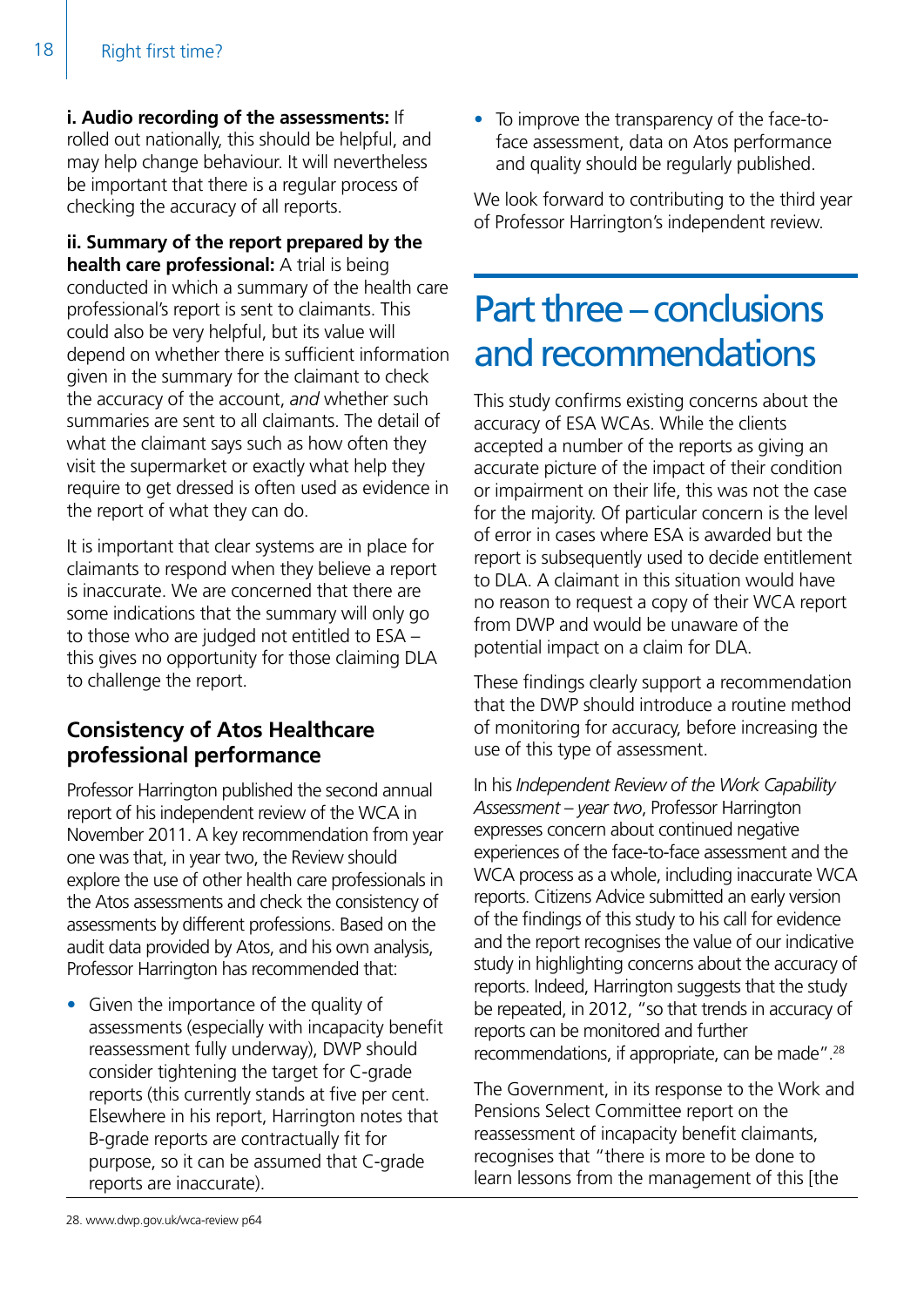Atos] contract and improve quality monitoring of future contacts. There must be robust indicators and levers to monitor performance and quality and prompt action should be taken where either fall below acceptable standards".29

Citizens Advice believes that independent monitoring of the accuracy of WCA reports would be a very good place to start.

#### **Quality assurance**

• Citizens Advice recommends that the DWP conducts regular, independent, assessments of the accuracy of the reports prepared by health care professionals employed by contractors on behalf of the DWP, which make recommendations to decision makers about entitlement to ESA.

#### **Improving accuracy**

- Health care professionals conducting WCAs must be reminded that, even if someone would score enough points to receive ESA on the basis of one or a few descriptors, all of the descriptors must be fully considered in order to give a full assessment of the client's situation.
- DWP decision makers must be trained to examine the internal consistency of WCA reports from Atos, and more readily reject reports that do not justify the recommendations made.
- As part of Atos' customer service surveys, we recommend that they regularly send a copy of the WCA report to claimants and ask them to verify the accuracy of the record of what they said and did during the assessment.
- The Atos personalised summary or the report itself – must be sent to all claimants, not just those found fit for work. It must also be made clear to claimants that whether or not they receive ESA, it is important that they challenge any inaccuracies, and why.
- The DWP should consider imposing financial penalties on Atos for every inaccurate report that they produce.

#### **Collecting other evidence**

- Medical evidence must be requested in all cases from the professional nominated by the claimant as knowing them best. We welcome the fact that the value of medical evidence is now recognised. However, it should not be the responsibility of the claimant to provide the medical evidence as this will lead to a two-tier system whereby the poorest and most vulnerable claimants, who cannot afford to pay for the evidence, could receive a less reliable decision.
- This medical evidence must also state if there are serious investigations underway, or if the claimant is likely to have a serious operation in the near future. In cases where there is likely to be fuller information available shortly, the assessment should be delayed for a short time until the investigations are complete. Power should be given to the decision maker to assign the client temporarily to an appropriate group.
- Medical tests such as a vision test must not be carried out at assessments if a more accurate record is available from the claimant's medical records.

#### **Use of face-to-face assessments for other purposes**

- WCAs must not be used for other purposes – such as deciding a DLA award – until the accuracy of the reports has been independently verified, or – at the very least – the claimant has had an opportunity to correct errors.
- Face-to-face assessments must not be used as the primary method of assessment for the personal independence payment (PIP) without further research into the accuracy of this method of assessment.
- Research must also be commissioned into the most effective method of assessment, by comparing, testing and piloting different methods.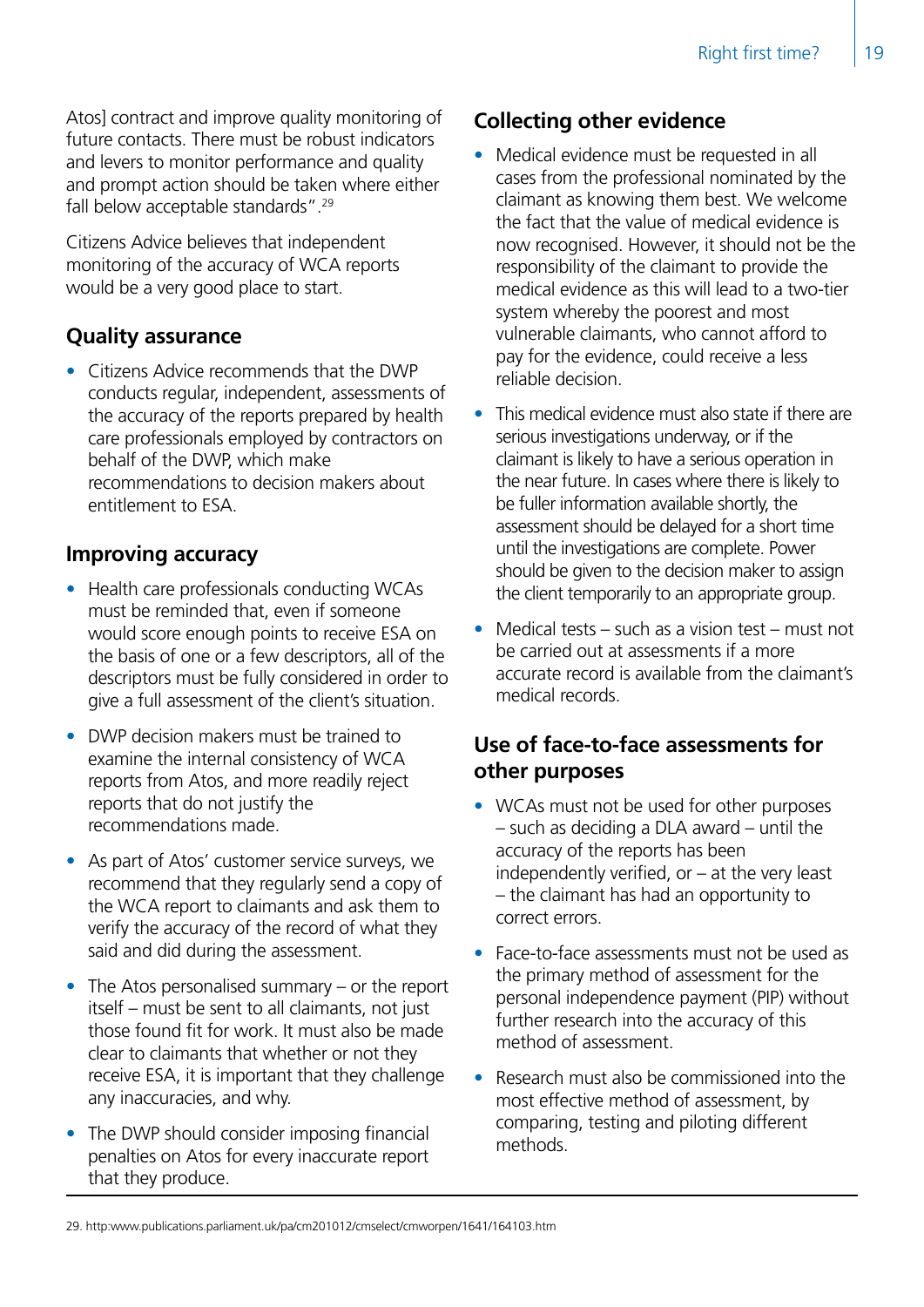# Appendix – an overview of all case studies

Each of the WCA reports in the study was classified in one of three ways - as having a low level of inaccuracy (or none), a medium level or a serious level of inaccuracy. This appendix contains a very short overview of each of the cases, and the outcome of each claim for ESA, and a more detailed summary of two of the reports classified as having a 'serious level of inaccuracy'.

Many clients were awarded ESA, but on the basis of an incomplete or inaccurate report. The accuracy of WCA reports will, as discussed in the main body of our report, take on even greater significance with the introduction of universal credit, and with the increasing use of WCA reports as evidence for claims for DLA. Clients who are awarded ESA would have no reason to request a copy of the report from DWP and so would not know that inaccuracies contained within it could have an impact on their claim for DLA.

#### **No or low level of reported inaccuracy**

**In these cases, the report was considered broadly accurate, and ESA was awarded. There were some concerns about low level inaccuracies that could impact on a claim for DLA, and about the way in which the assessment was conducted:**

The client reported that the report was an accurate account of what had happened. There were just a couple of observations which the health care professional recorded with which she disagreed – for example, it was noted that the client had some difficulty rising but did not need physical assistance from another person. The client claims she was helped to stand by her husband. However the client did add that she felt "The interview was conducted in a courteous and professional manner".

The client had just had spinal surgery and

was in a great deal of pain. The report is very short and factually correct. The assessment was curtailed as it was clear to the health care professional that client should be in the support group. The health care professional also remarks in the report that the client should not have been required to attend. The client had tried to postpone the assessment but the decision was made by the adviser on the Atos helpline (who is not medically trained) and delivered the standard answer to enquiries – "if you don't attend your benefit may stop".

The client had learning difficulties and found social contact very difficult. The client clearly found this interview very difficult and his mother who was present answered most of the questions. However, although the assessment was clearly very stressful for the client, his mother felt it gave an accurate picture of his situation and the barriers he faced.

The client reported that the report was factually accurate apart from a couple of observations with which she disagreed. For example, it records that she was not trembling or sweating – she states she was trembling throughout and had to wipe her face because of the sweating caused by the stress, and that her clothes were damp after the assessment.

The client thought the report was detailed and on the whole accurate. He had attended the assessment with an adviser because his experience of a previous assessment had been so poor. At the previous assessment, his mental health condition had been about the same, but he had scored no points. The latest assessment was much more thorough, took an hour and he was awarded 33 points. He felt there were some small distortions and omissions but overall it gave an accurate account. He did however add that he felt angry this hadn't happened the previous year. As a result of the previous assessment finding him fit for work, (despite his health being the same as at this assessment) and subsequently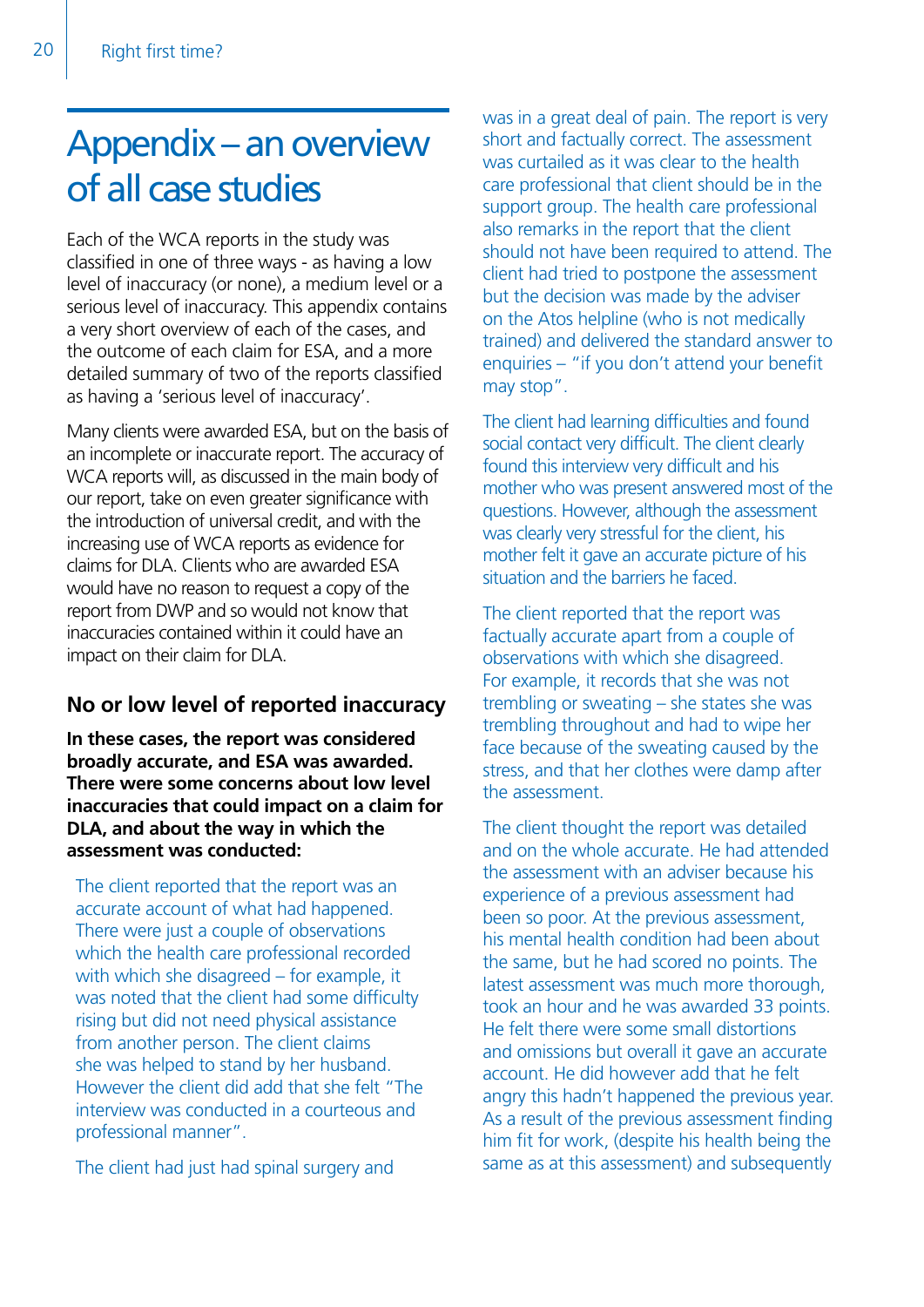finding it very difficult to cope with JSA, his mental health had got worse. It had taken the year to get back to where he was before – he felt that it was a year which had been wasted when he could have been getting the support to get back to work more quickly.

The client was awarded ESA but felt that there were a few errors and omissions in the report. For example the report states that the claimant "didn't use chair arms to get up from sitting". This is true but the report doesn't note that he used the table. The client also felt that when he tried to explain how he managed his condition the health care professional had not been interested in building up a full picture.

The client had been asked to attend a medical at an assessment centre, but when she got there she was turned away because she couldn't use stairs and wasn't allowed to use the lift for health and safety reasons. She was very upset that she had not been notified in advance, especially when the person who told her she would have to go away gave the reason for not phoning her in advance as being there would have been " too many to phone around". Her assessment was therefore conducted at a later date in her own home. An adviser from the bureau was present and identified himself as such. It may be a coincidence but this assessment took the longest of all the assessments in this survey (1 hour 20 minutes) and was described as being very thorough.

#### **In the following cases, minor errors and omissions were noted, and ESA was not awarded:**

The client does not agree with the result of the assessment and is appealing. She nevertheless thought that the report accurately summarises what she said at the medical apart from one factual error where it reports that she said she "carries all the shopping". The client says she can't carry the shopping. Apart from this error – which is important because entitlement to ESA will depend on the upper limb descriptors this case is a genuine dispute over medical evidence, which the tribunal will decide.

The adviser records that the client believes that most of the report accurately records what he said, but when some activities were recorded the health care professional did not probe to find out how regularly he could do them or how he carried them out. There is also an inconsistency in the evidence of the sitting descriptor: the health care professional records that the client sat for 25 minutes as evidence that he had no problem sitting, but he also records that he rose from sitting three times yet only twice would be necessary during the interview unless he had to rise as a result of severe discomfort. The descriptor is not about how long someone can sit in total – it is about how whether someone can sit for more than 30 minutes without having to get up because of severe discomfort.

The client gets severe headaches that leave her unable to function at all on that day. The report did not accurately report either the frequency or how this condition affected her. The points score is probably right (even though because of the frequency and unpredictability she would be unlikely to find anyone to employ her) but it does not give an accurate picture of the extent of her problems. The client has decided not to appeal.

The client felt most of the report was accurate. There was one inaccuracy – the report recorded that he had no side effects from medication – the client didn't think he had been asked this and if he had been asked he would have explained the side effects that he does experience. He also felt that the assessment did not really give him the opportunity to explain in the necessary detail how his condition affects his everyday life.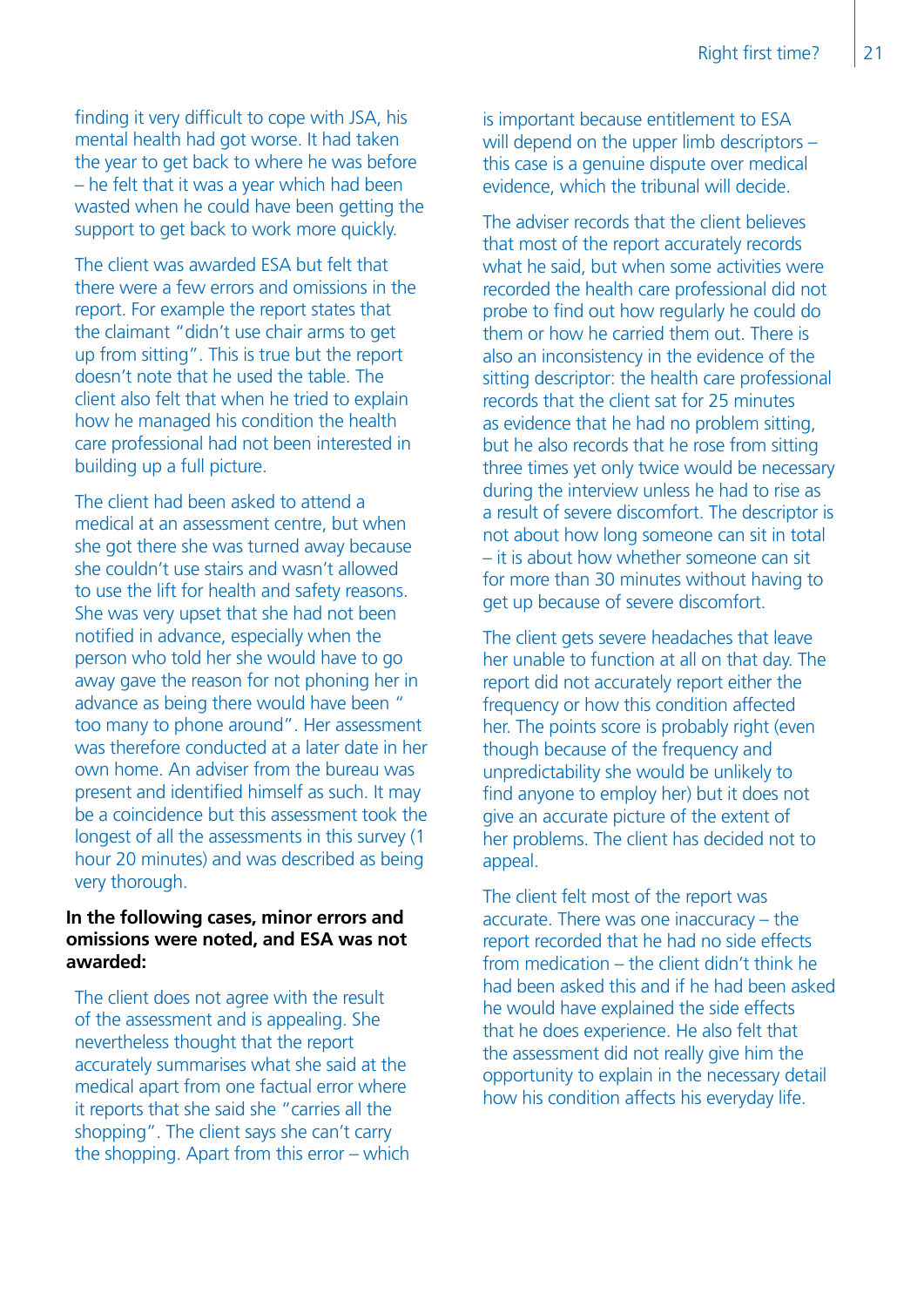#### **Medium degree of reported inaccuracy**

**In these cases, clients were awarded ESA but reported errors and omissions that could have a detrimental effect on a claim for DLA:**

The client has epilepsy and, at present, her seizures are very frequent and unpredictable. She attended the assessment with her mother, as she is unable to go out alone at all. They report that the "typical day" section of the report has a number omissions of what she said, which together mean that the report significantly underplays what she said was the effect of her condition on her life. For example, the report states her "tonicclonic seizures last about three minutes" but doesn't mention the long recovery time or the full effects of the seizures. This could have a significant impact on a DLA award.

The client was awarded ESA for physical problems, but the report glosses over his mental health condition. The client believes that his ongoing mental health condition is the main reason why he can't return to work at the moment but reported that the health care professional did not want to know about the impact this has on his life. The report does not recommend that points be awarded for any of the mental health descriptors. After his previous assessment a tribunal awarded him 24 points for mental health descriptors – his condition had not changed since that decision.

The client had had an aggressive form of breast cancer – the adviser who interviewed this client was a retired health professional – she was concerned to see incorrect medical terminology used in several different places throughout the report. She felt this lack of knowledge about the condition would have an impact on the health care professional's understanding of the impact of the treatment this client had been through. This might explain why the effect of fatigue was ignored and the variability of condition not explored.

No account is taken of the effects of fatigue and no attempt made to justify the ignoring of all the physical descriptors apart from those caused to upper limbs by lymphedema. Again this could have an impact on an application for DLA.

This client had chronic fatigue syndrome, anxiety and depression and post-traumatic stress disorder. The client was awarded ESA on mental health grounds. The client reported a number of factual errors and omissions in this report. In particular her condition is very variable and the report does not reflect sufficiently the variability in what she is able to do. The observations on her physical condition were all about that day and did not take into account that she had had to cancel two previous appointments because she had been too ill to attend. However the history that was taken still demonstrated a significant level of physical difficulty. Despite this every one of the physical descriptors was ignored with no justification given as to why the history was being ignored. This could have a significant impact on an award of DLA.

The client reported significant factual inaccuracies and omissions in the report which taken together meant that the record of what he said significantly underplays what he said was the effect of his condition on his life. There were a number of careless factual inaccuracies in recording the history. At one point the report records is "unable to do chess" (should say chores – chess was not discussed) further down it says "has no problem doing routine chores". The client reported that on a scale of one to five (one being poor, five being good) this report would score a two.

The client reported significant factual inaccuracies in the report but unusually these factual inaccuracies in what she had said were to exaggerate rather than to diminish her eligibility on mental health grounds. The client reported that part way through the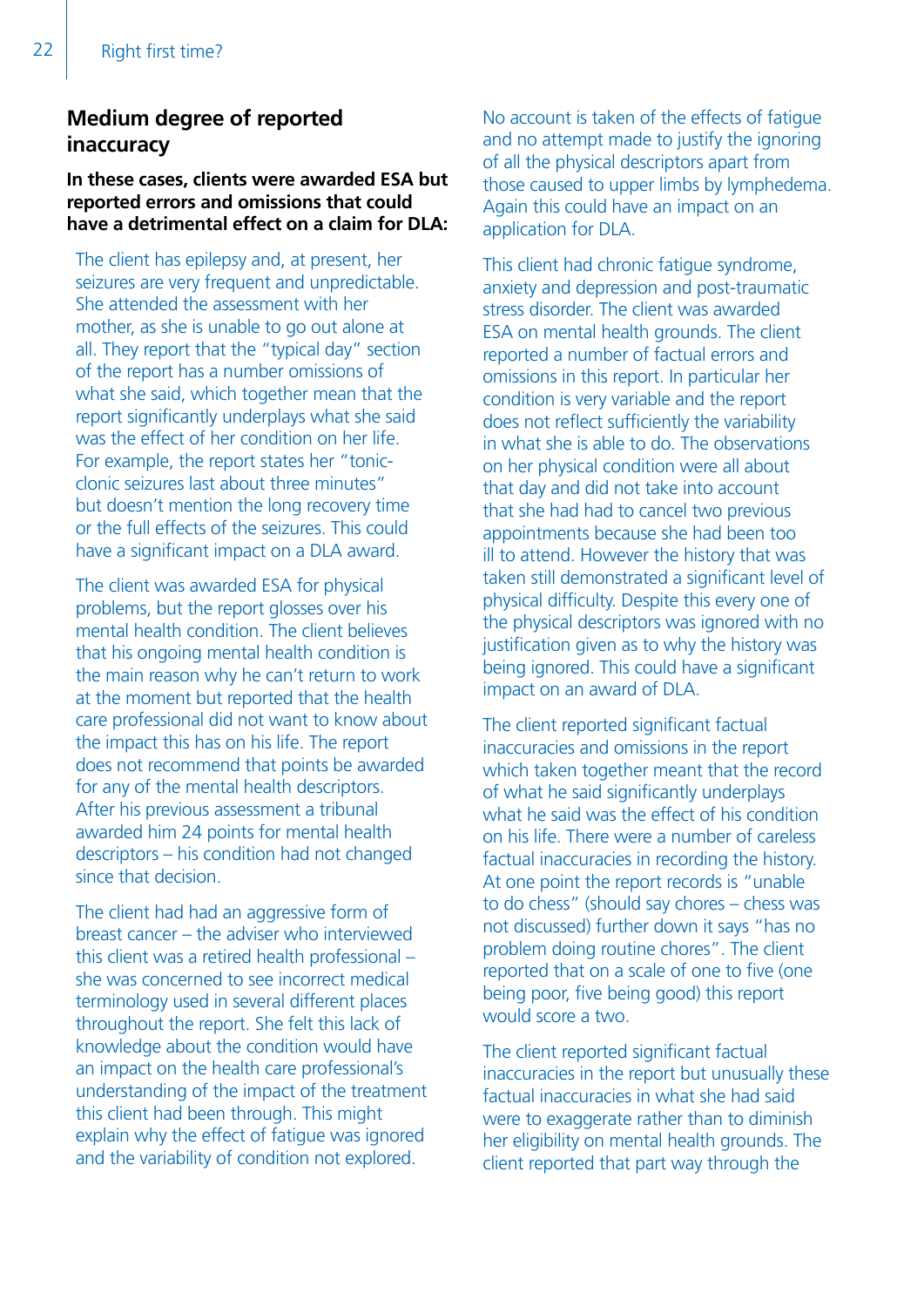interview the health care professional seemed to decide that she should be awarded the benefit on mental health grounds and any comment about a natural lowness having just received a diagnosis of bone cancer was exaggerated to fit the mental health descriptors.

#### **In this case, the client reported errors and omissions, and was awarded ESA at appeal:**

The client reported a number of errors in what she had been recorded as having said and done. For example the health care professional recorded she had no difficulty removing her coat – she was not wearing a coat that day. There were also inconsistencies in the level of one of the descriptors chosen compared to the evidence quoted. She was awarded six points, but won on appeal.

#### **These clients were not awarded ESA and are either awaiting the outcome of their appeal or have decided not to appeal. In each case, significant errors and omissions were reported:**

The client reported significant factual inaccuracies and omissions in the report of what she said. For example, the report noted that there were no side effects of the medication. The client states she was not asked that question and that she does sometimes have side effects from insulin when she doesn't get the dosage right. More importantly, she felt that the health care professional was very abrupt, didn't allow her to make qualifying remarks, wasn't really listening and asked very closed questions, so she found it very difficult to explain her problems. The health care professional also refused look at the latest medical evidence that she had brought with her from her consultant. No points were awarded and the client is appealing.

The client has mental health problems. He attended the examination centre with his mother. His mother remarked that the health care professional asked closed questions and didn't explain the questions, and when she

intervened to explain to her son the health care professional was rude to her. The client reports that he found it very difficult to talk after the exchange. The health care professional also reportedly made very little eye contact with them, which further affected any possible rapport. They also report a few factual errors in the report but the main issue is that the client found it difficult to explain his problems.

The client started to make an appeal, but the Community Psychiatric Nurse who was supporting him informed us that he had decided to withdraw from the process. Many clients find the thought of a tribunal very daunting. It is very worrying that young people such as this might end up having to be supported by their parents, entirely outside of the system of support back into work, if they are unable to claim ESA and are too ill to cope with JSA conditionality.

The client reported some significant errors and omissions in what was said and observed. For example, the health care professional reports that the "right hip bends fully; able to fully straighten right knee". The client strongly disputes this, he says that he was not able to bend his right hip fully; he was not able to straighten his right knee. In justifying that our client can rise from seating unaided the health care professional says client rose twice without help. The client doesn't dispute this but says that it does not record that he rose without being asked to move because his hip was so painful he needed to get up. This was not noted and not recorded as a problem with sitting.

#### **Serious degree of reported inaccuracy**

#### **In these cases, ESA was awarded, but a significant and serious degree of inaccuracy and omission was reported:**

The client reported a very significant level of error in what he was recorded as having said and done. For example, the client is described as having no difficulty getting to the local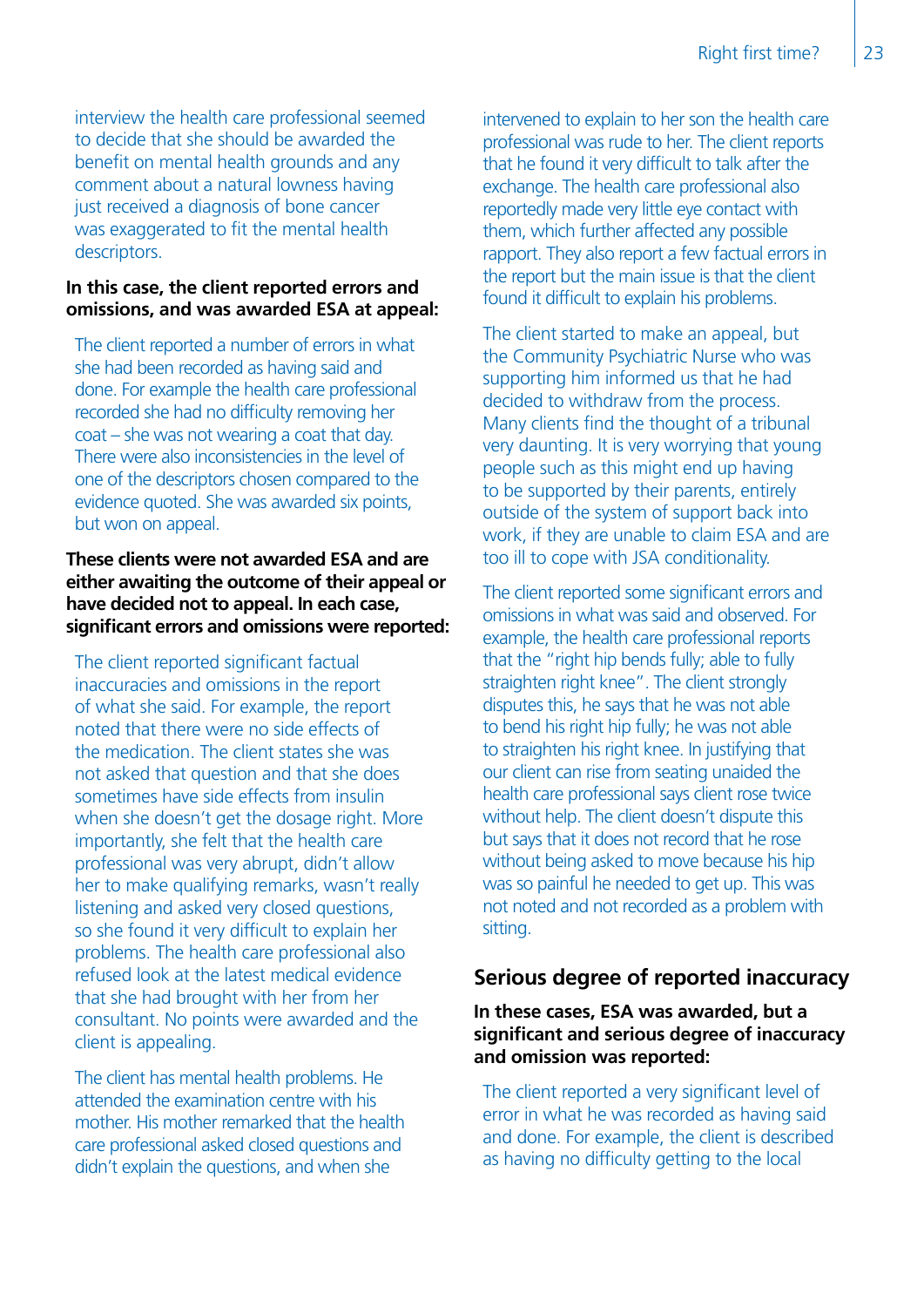shops. He claims to have explained that he finds it very difficult and has to stop three or four times but knows that it is important that he tries to go out.

The client maintains that the report contains a considerable number of inaccuracies in the record of what happened at the medical and in what she was able to do. For example, the report states that she remained seated for 25 minutes – she said she had to get up after ten minutes because she was in so much discomfort. The client described the report as "inaccurate, vague and misleading".

The client has a serious condition that causes her a great deal of pain – she says that "the pain varies from moderate to severe" and when the pain is severe she is unable to do anything. She has needed to be an inpatient in hospital 25 times in the last two to three years as a result of this condition. The report took no account of the variability of her condition only considering what she could do when at her best.

The client is registered as blind and regularly sees a consultant ophthalmologist. She reported a number of errors in the report. However the main issue is an incorrect recording of her visual impairment. In the assessment she was surprised when the health care professional held a card with letters on it at a seemingly random distance away from her and asked her to read them. She has regular tests from her ophthalmologist and was perplexed as to why a test was necessary, especially in such a manner. If the client had not been participating in the survey, it is unlikely that she would have been aware of the contents of the report, but when she went through it with the adviser to do this survey, she was horrified to find that the health care professional had actually come up with a measurement from that test, which was also a substantially different measurement from that of her consultant. Whilst the level of sight loss was still sufficient to qualify for ESA it could lead to problems claiming DLA if it went unchallenged.

The client reported a number of inaccuracies in the report such as not recording all the medication that he takes. He felt that he was not given enough time to explain how his mental health condition affected his everyday life. He said that the health care professional often moved on to the next question before he had finished speaking. He was awarded points for physical problems, however he regards his mental health condition as the reason he is unable to work – no points were awarded for mental health descriptors.

The client was awarded points on the mental health descriptors but the report ignored her very obvious physical problems. The client has kyphosis (curvature of the spine), a mental health condition and cardiovascular problems. The adviser who went through the report with the client is a retired health professional. The adviser observed that the client's curvature is very pronounced, she obviously has a lot of pain when sitting and can only sit in a sideways position. The health care professional observed the client had no problem sitting in her justification for choosing "none of the above apply" for the sitting descriptor. She made no mention of the curvature of the spine or the obvious pain it caused whilst the claimant was sitting.

The history taken describes how this client experiences considerable difficulties because of arthritis in her hands, wrists and shoulder, which was in fact the reason why she had to stop work. However, the report does not contain any justification as to why no points were advised for these descriptors, and it also seems inconsistent in the level of functionality recommended for walking compared to the evidence quoted. This could have implications for a DLA award. The client also reported some inaccuracies in the record of what happened at the assessment.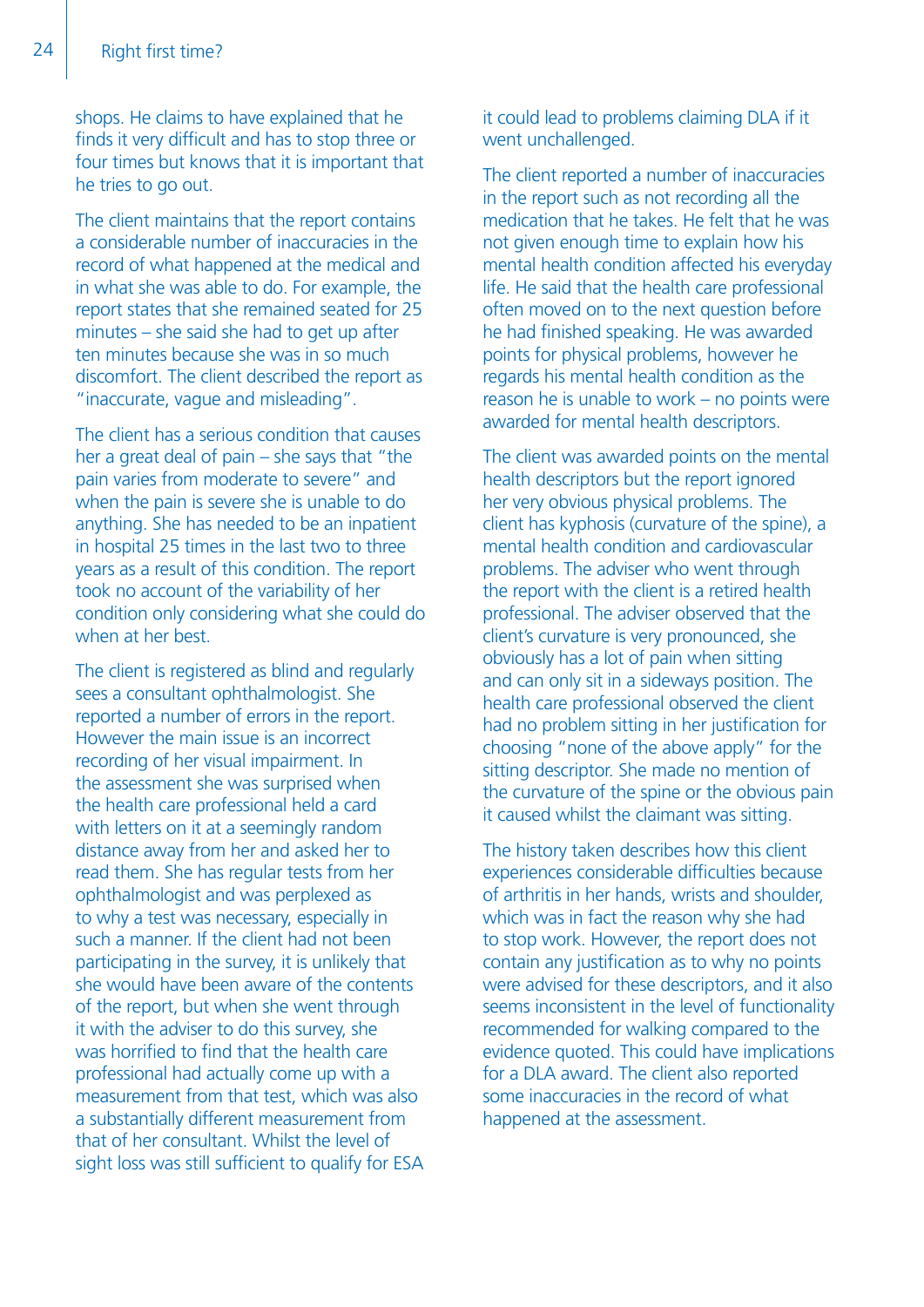The client reports significant factual inaccuracies and omissions and a lack of consideration of variability. For example, the report records that the client shops weekly, whereas the client reports that the weekly shopping is done online and delivered. A year ago she was awarded 15 points for the walking descriptor – not able to walk more than 50 metres. Her condition has deteriorated since then but health care professional chose the descriptor - not able to walk more than 200 metres, despite his history demonstrating otherwise. The health care professional stated in the report that "client does not walk anywhere and too tired to do it and pain". This is inconsistent with the level of descriptor chosen but no reason is given – this could have serious repercussions for an award of DLA mobility.

#### **In these cases, ESA was awarded at reconsideration and appeal, following significant serious errors and omissions in the report:**

The client, who has a serious and painful shoulder injury, reports that he told the health care professional he couldn't get dressed, shower, put on socks, shoe laces etc without help from his wife as it is too painful to use his left arm at all. However, the description of a typical day states, "has a problem with dexterity, holding items, reaching, bending and pain, but manages to dress and undress without help or aids" and "has a problem with gripping… but manages to shower". The health care professional justifies his judgement to say he doesn't have "significant disability of manual dexterity and picking up and moving objects" by quoting that the claimant manages to shower, dress etc without help. Someone who is unable to use one of his arms in the way that the claimant describes would score 15 points and be awarded ESA. Clearly the health care professional has the right to decide that the claimant would be able to use his left arm, but in this case he justifies his grounds by reportedly misquoting the client. The bureau said that there was very strong evidence

supporting what he has said. The client won his appeal having been awarded fifteen points.

The client has a long-standing degenerative spine condition. The client reported some important inconsistencies and omissions between what he said and what the health care professional records. For example, the history taken records the client as saying he "prepares evening meal" – the client says he explained that he only is able to do it on some days and even then he said he took two to three hours longer than normal because he takes it in stages because of the pain. The client also reported that the questions were very closed and that the health care professional did not explore the variability of his condition, even though he tried to explain this. Again the medical evidence clearly supports the client's version as the decision was overturned.

The client has serious mental health problems as result of a series of traumatic circumstances. The client felt that the health care professional was not interested in listening to what he had to say and was not concentrating on what he said. The client reports a number of factual errors, for example the report states that the "results of an MRI scan and ECG were normal" – ECG should have been EEG and the client had actually explained that he hadn't yet had the results. There were also significant omissions and distortions in what the client is recorded as having said and false assumptions made as a result. For example, the client says he told the health care professional that he couldn't concentrate on television but that he had it on all the time "because it was better than silence" – this was recorded in the report as "the client likes to watch television". The medical evidence clearly backed the client's view of the assessment as the decision was changed without the need to go to a tribunal.

An adviser attended the assessment with the client. The adviser stated that his notes of what happened and what was said at the assessment did not tally with the report. The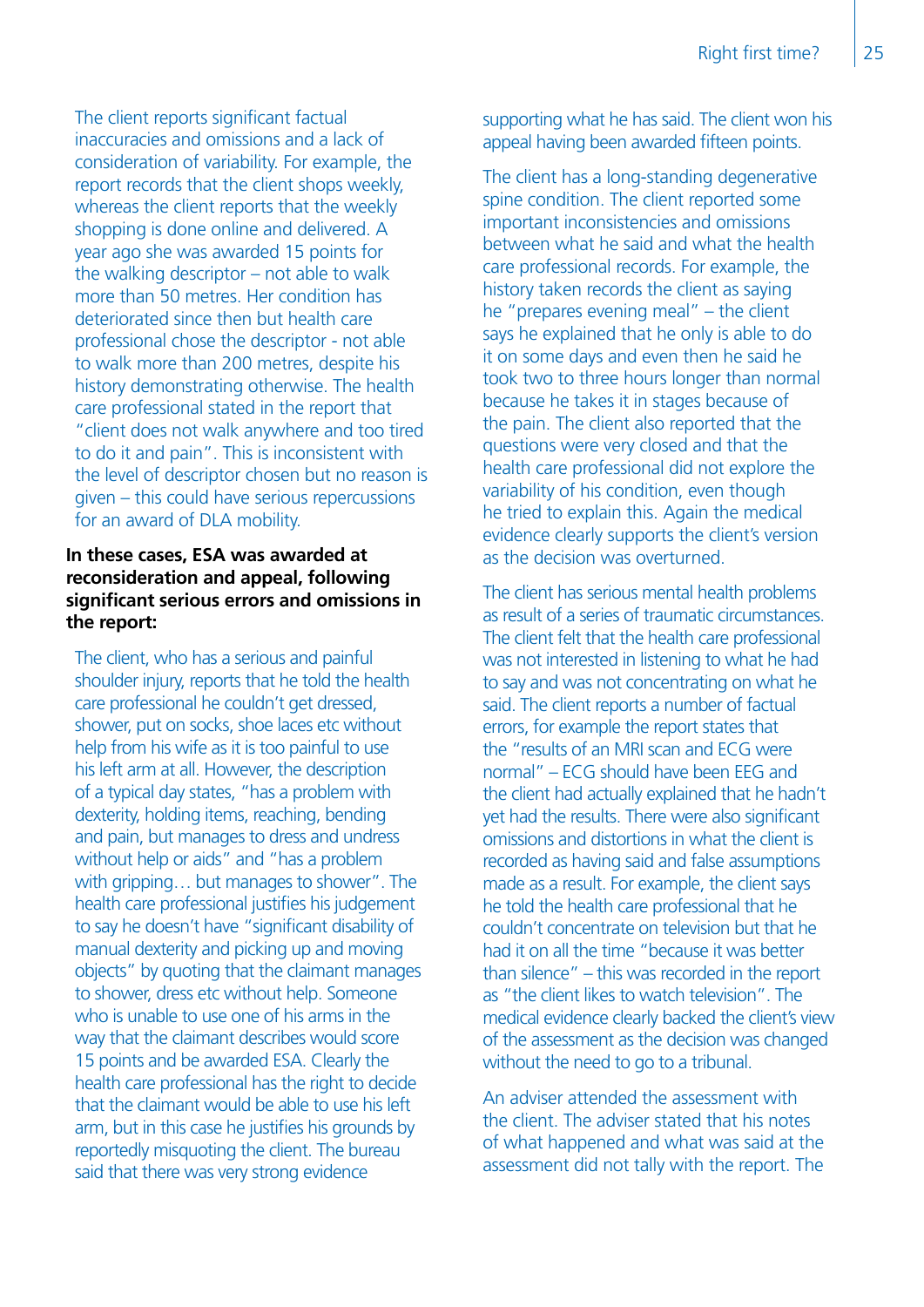adviser said that the health care professional was not interested in any further medical evidence that the client offered and that he would not consider his visual impairment because the client had not mentioned this on the ESA50. This client also reported some important omissions and inconsistencies. She reported the questions were asked "very quickly" and variability was not sufficiently explored. There is a record of the number of good and bad days but no record of how they differ from each other. She also reported inconsistency between what the health care professional observed and what his consultant has stated. For example, her spinal surgeon remarked that her walking is lopsided whereas the health care professional in the report says that her "gait is normal".

#### **In this case, the client reported serious omissions in the report and no points were awarded. The client has not returned to the bureaux and so it is assumed that they have decided not to appeal:**

The client had been suffering from severe shortness of breath and chest pains. The health care professional has made an assumption in the report that client's breathlessness is caused by asthma. This appears to have coloured how seriously the health care professional takes what the claimant says about his functional ability. He has since been diagnosed with emphysema and is having investigations for possible heart disease. The client reported some important inconsistencies and omissions between what he said and what the health care professional records. For example, he states that he told the assessor that he does not shop himself but goes to have tea while his wife shops. The medical report records that he goes shopping with his wife and adds that his wife does the shopping. However in the evidence for the walking descriptor, the health care professional repeats that the client goes shopping with his wife but fails to mention that it is his wife that does the shopping while he sits in the cafe. This

is a serious omission as the guidance for health care professionals gives ability to walk round supermarket as an indicator of how far someone can walk. The client did not return to the bureau so it is very likely that he decided not to appeal the decision.

#### **Detailed analysis of two cases with serious levels of inaccuracy**

#### **1. In this case, the client was awarded ESA , but the points scored significantly underestimated the level of impairment:**

The client had been a manual worker. Eighteen months before the WCA he had been retired on medical grounds. The client had a shoulder problem, generalised osteoarthritis, hypertension, diabetes, sleep apnoea, a hernia and anxiety and depression.

He was awarded ESA as he got 18 points in the WCA – nine points for bending/ kneeling and nine points for loss of consciousness. However, this report is of concern for a number of reasons:

- Under the new descriptors, brought in from April 2011, this man would have been found fit for work.
- There is considerable evidence of very significant difficulty walking but the health care professional has recorded that none of the levels of difficulty apply – this could have a very significant effect on a DLA application.
- Under the descriptor covering consciousness, the health care professional seems to have made a straightforward mistake in that the level of descriptor chosen is different from what he quotes as evidence. The decision maker did not pick up this mistake.

**Walking:** The client believes he has very significant problems walking. The client was correctly quoted in the *description of typical day section of the interview* that he "usually needs to use a walking aid to move indoors on one level due to lower limb problem" was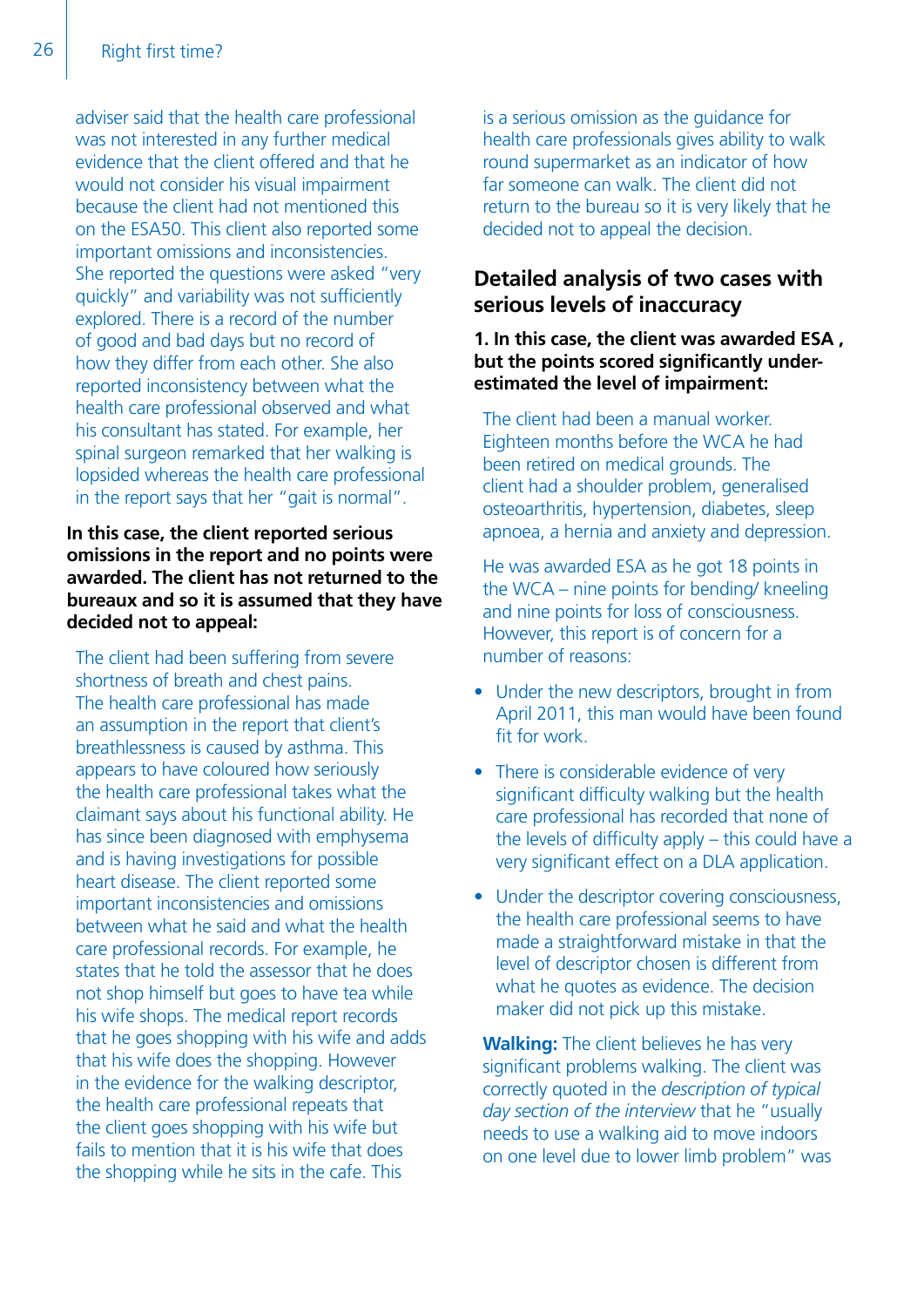"always unable to go to the supermarket, alone or with someone because of pain, fatigue and hypo attacks" and "he usually uses crutches to get around for balance support and reassurance." These were repeated in the *supporting medical evidence – lower limb* section. The health care professional observed the client's difficulties with walking in behaviour observed during assessment - he notes "used crutches to stand for three minutes"; "used two crutches to walk 10 metres to the examination room". The health care professional noted in *relevant features of clinical examination* the client had problems with breathlessness and also noted in the *summary of functional ability*  that his examination is consistent with the typical day and observations, yet he chose the descriptor which states none of the levels of difficulty apply. This implies that the client can walk at least 400 metres without stopping to rest – this does not seem consistent with the evidence.

**Consciousness:** *Activity Outcome: remaining conscious during waking moments* [Activity 11] descriptor states that "at least once a month, has an involuntary episode of lost or altered consciousness, resulting in a significantly disrupted awareness or concentration". However, under *relevant features of clinical examination*, the health care professional notes that, "due to poorly controlled diabetes he gets hypoglycaemic attacks on a weekly basis".

#### **2. In this case, the client was awarded no points initially. The decision was reconsidered and the client placed in support group:**

The client has a heart condition, arthritis and sciatica. The client was awarded no points. The following is a detailed analysis of the section of the report, which is meant to record what the claimant says – the client reports multiple errors. The record of what the client said he could do was then used to justify a low level of impairment. Whilst we cannot confirm the detail of what the client said,

the evidence to back his account of his level of impairment (and therefore by implication his account of what was said and done) was clearly extremely strong as the decision maker reconsidered the decision and he was placed in the support group – the group for those with the most serious level of impairment or condition.

In the *Medical conditions* section, the report did not record that the client had spondylosis in his neck and sciatica in the legs, or that the client was recovering from a heart attack.

In the *Description of a typical day*, the client reported the following differences between what he said and what was recorded. Omissions of qualifying statements included:

- The report states that the client had a bath every day – it does not mention that the client had said that he needed help getting in and out of the bath.
- The report states that the client "manages to dress himself every day", – it does not mention that he is unable to fasten buttons.
- The report states that the client can use stairs. It did not include that the client says that he has "grave difficulty" getting up and down stairs, has to take them one step at a time because of leg pain and sciatica.

#### Inaccurate records:

- The health care professional records that client "goes to local shops most days" and "usually goes shopping alone". The client doesn't go most days and when he does go he does not go alone.
- The report states that the client can make meals for himself and "has no problems maintaining safety in the kitchen". However, the client says that he told the health care professional that he could only prepare tea and toast and that he cannot make meals for himself as he can't lift pans full of water and vegetables, and he has problems holding cutlery and cups because of arthritic pain.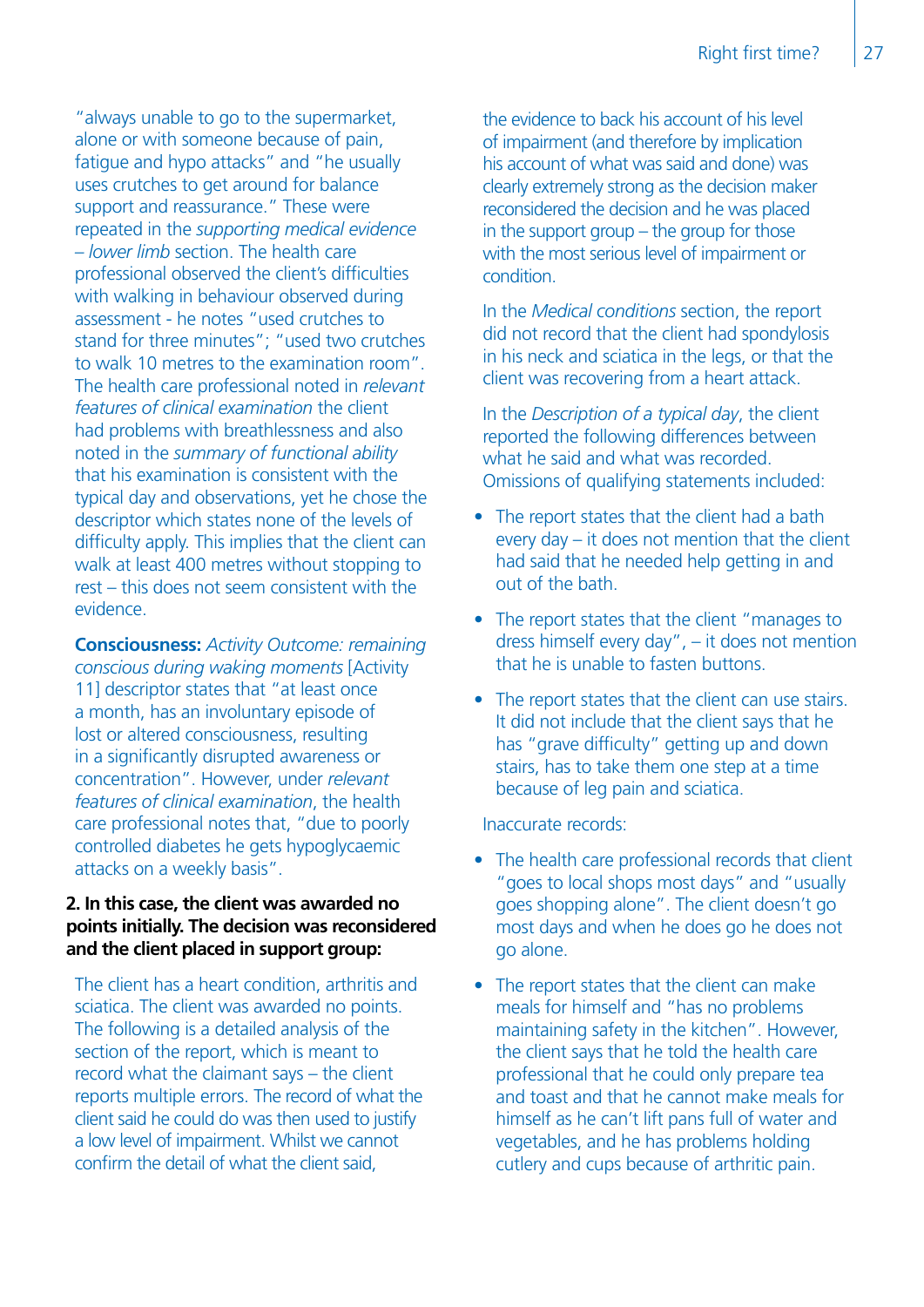• The health care professional states that the client is usually able to do housework, when the client said that he helped with housework on some days.

The client also reported that the health care professional made several errors in his observations:

- The health care professional observed that, "the client was able to sit on a chair with a back for 35 minutes". This observation did not include that the client had to stand up several times during this period to relieve leg pains. The descriptor covering sitting awards a level of points depending on how long someone can remain sitting before needing to get up because of the pain.
- The health care professional stated that the client was not under the care of a hospital specialist for arthritis – he has been referred to a musculoskeletal centre and has had steroid injections.